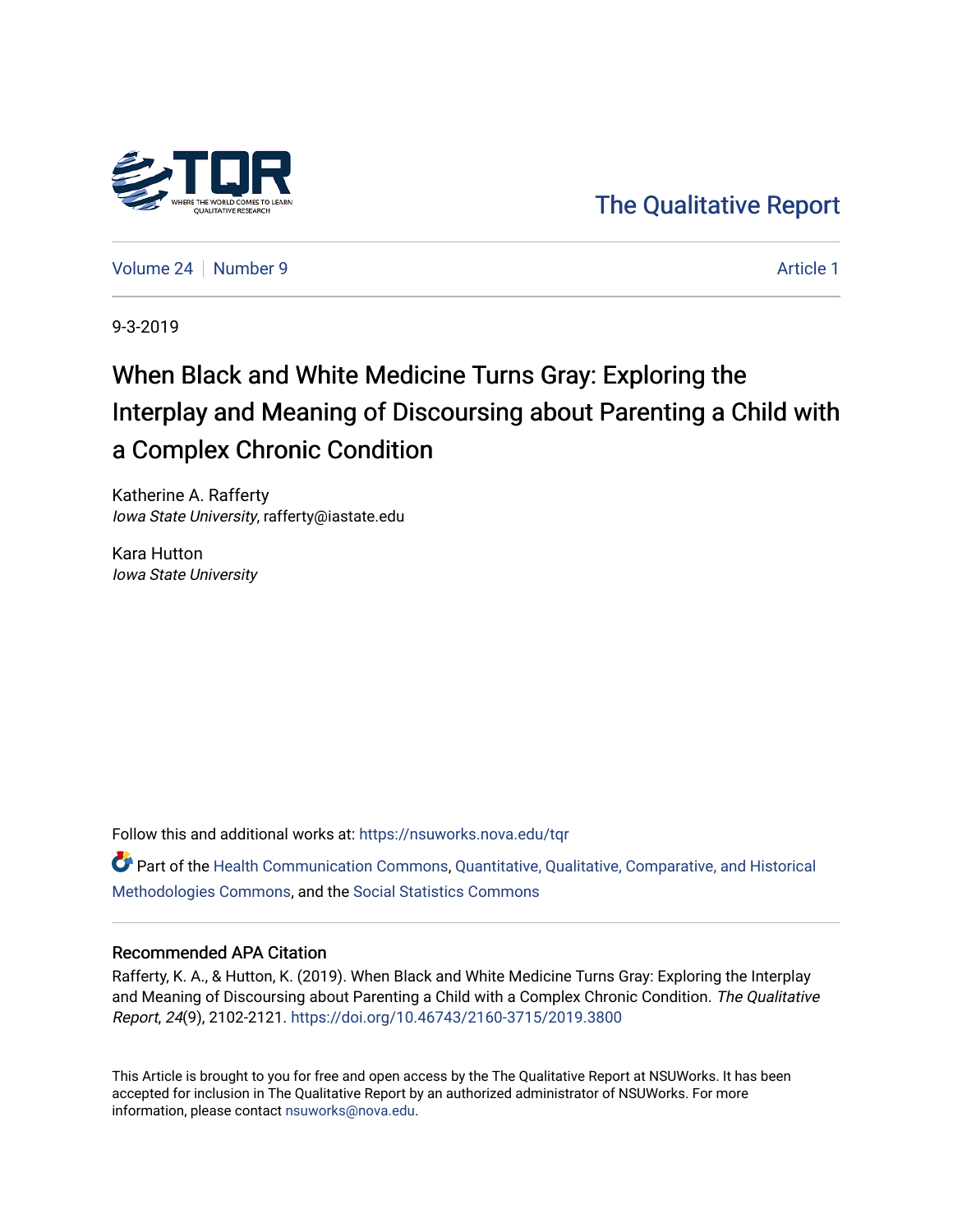# **Qualitative Research Graduate Certificate** Indulge in Culture Exclusively Online . 18 Credits

**LEARN MORE** 

# When Black and White Medicine Turns Gray: Exploring the Interplay and Meaning of Discoursing about Parenting a Child with a Complex Chronic Condition

# Abstract

Parents of children diagnosed with complex chronic conditions (CCCs) face many challenges with managing their child's health. As parents are tasked with competing demands and the constant changes required to provide the best care possible for their child, talk about contradictions regarding their dual, and oftentimes competing, roles and responsibilities as both parent and caregiver is likely to occur. Using relational dialectics theory (Baxter, 2011) as a framework, we conducted a contrapuntal analysis to analyze 35 White, mostly Christian parents' narratives about their experiences managing their child's healthcare. Two primary discourses emerged: the centripetal discourse of normal health and the centrifugal discourse of difference. The interplay between these two primary discourses led to a hybrid discourse: difference is our new normal. Within this discourse, parents discussed previous speech encounters where they relied upon the co-construction of a new normal with others who were living or willing to live in their new reality. Our findings emphasize how an assessment of parents' talk conveys their discourse-dependence with navigating the inevitable uncertainties associated with managing their child's CCC. In addition, we discuss how parents co-construct their new normal in the face of unique family functioning that is structurally different from societal expectations and social norms about parenting and pediatric health care management.

# Keywords

Relational Dialectics Theory, Contrapuntal Analysis, Pediatric Chronic Illness, Parental Caregivers, Health Communication, Family Communication, Complex Chronic Conditions

# Creative Commons License



This work is licensed under a [Creative Commons Attribution-Noncommercial-Share Alike 4.0 International](https://creativecommons.org/licenses/by-nc-sa/4.0/)  [License](https://creativecommons.org/licenses/by-nc-sa/4.0/).

# Acknowledgements

We would like to thank the families who shared their stories with us. We would also like to thank The Ronald McDonald House Charities for their help and support with recruitment and data collection. Last, we want to thank Sarah Heller, Nicole Miller, and Madison Schwenneker for their assistance with data analysis.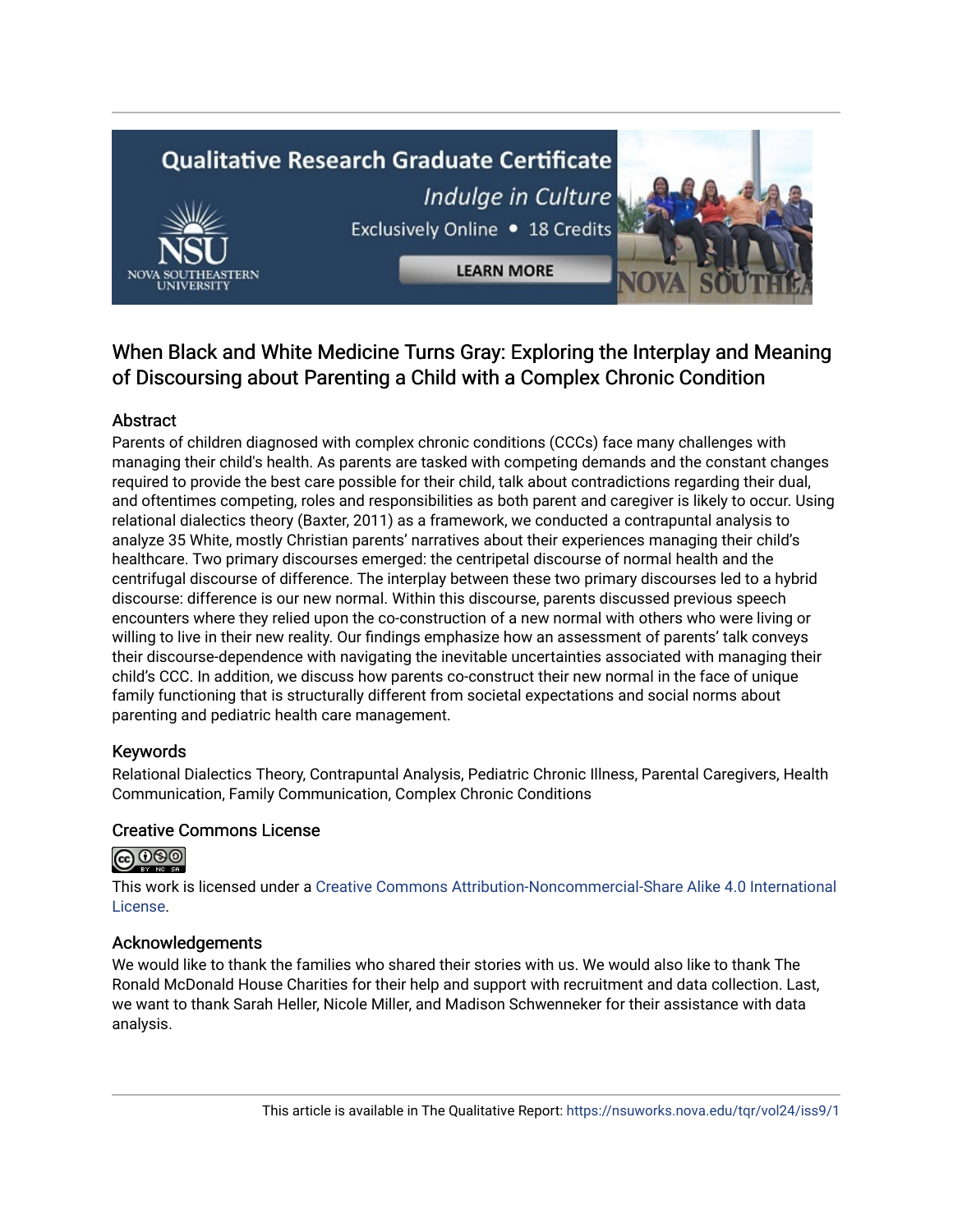

# **When Black and White Medicine Turns Gray: Exploring the Interplay and Meaning of Discoursing about Parenting a Child with a Complex Chronic Condition**

Katherine A. Rafferty and Kara Hutton Iowa State University, Ames, Iowa, USA

*Parents of children diagnosed with complex chronic conditions (CCCs) face many challenges with managing their child's health. As parents are tasked with competing demands and the constant changes required to provide the best care possible for their child, talk about contradictions regarding their dual, and oftentimes competing, roles and responsibilities as both parent and caregiver is likely to occur. Using relational dialectics theory (Baxter, 2011) as a framework, we conducted a contrapuntal analysis to analyze 35 White, mostly Christian parents' narratives about their experiences managing their child's healthcare. Two primary discourses emerged: the centripetal discourse of normal health and the centrifugal discourse of difference. The interplay between these two primary discourses led to a hybrid discourse: difference is our new normal. Within this discourse, parents discussed previous speech encounters where they relied upon the co-construction of a new normal with others who were living or willing to live in their new reality. Our findings emphasize how an assessment of parents' talk conveys their discoursedependence with navigating the inevitable uncertainties associated with managing their child's CCC. In addition, we discuss how parents co-construct their new normal in the face of unique family functioning that is structurally different from societal expectations and social norms about parenting and pediatric health care management. Keywords: Relational Dialectics Theory, Contrapuntal Analysis, Pediatric Chronic Illness, Parental Caregivers, Health Communication, Family Communication, Complex Chronic Conditions*

Today, one in four children in the United States is diagnosed with chronic illness (Children and Adolescent Health Measurement Initiative, 2016). Such conditions include diabetes, cancer, cerebral palsy, cystic fibrosis, heart disease and mental illness (e.g., eating disorders, depression). While each condition may vary in its severity, prevalence, or stigma, the rigorous caregiving demands placed on parents of these children has resulted in consistent reports of experiencing poor levels of quality of life, regardless of a child's specific diagnosis (Cohen, Vowles, & Eccleston, 2010). This is because parents must dramatically reconfigure their roles and responsibilities (e.g., balancing daily life alongside caregiving tasks; Haskell, Mannix, James, & Mayer, 2012) as they seek to become educated advocates (Rafferty & Sullivan, 2017) and serve as conversational proxies for their child (Goldsmith, Wittenberg-Lyles, Ragan, & Nussbaum, 2011).

An emerging population within pediatric chronic illness is young people diagnosed with complex chronic conditions (CCCs). CCCs are "any medical condition that can be reasonably expected to last at least 12 months (unless death intervenes) and to involve either several different organ systems or one organ system severely enough to require specialty pediatric care and probably some period of hospitalization in a tertiary care center" (Feudtner, Christakis, & Connell, 2000, p. 206). Today, approximately 10% of pediatric admissions are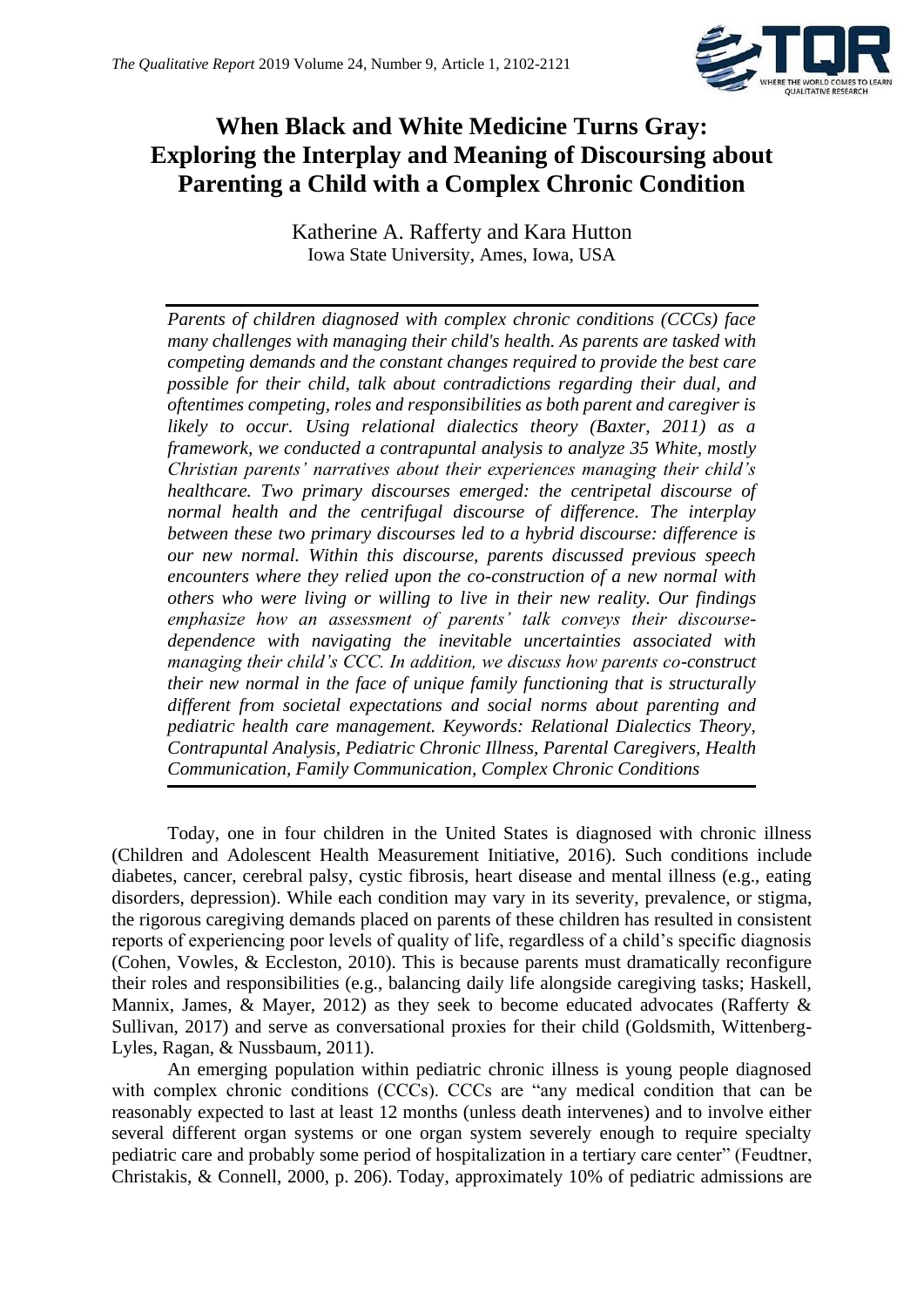young people living with a CCC. The most frequent types of CCCs are cardiovascular, congenital, neuromuscular, respiratory, and oncologic (Simon et al., 2010).

Parents are the primary caregivers of children living with CCCs and must continuously negotiate their roles and responsibilities with managing their child's care (Rafferty, Hutton, & Heller, 2019). This task can be daunting as young people with CCCs have high rates of hospitalization, readmissions, use of technology-dependent devices, use of prescribed medications, and inpatient mortality rates (Simon et al., 2010). As such, many parents report feelings of uncertainty and negative emotions (e.g., fear, frustration; Barakat & Alderfer, 2011); they also experience recurrent sorrow as they watch their child struggle to achieve developmentally appropriate skills and milestones (e.g., learning to walk, attending school; Coughlin & Sethares 2017). In total, parents report spending an average of 30 hours per week tending to their child's medical needs (National Alliance for Caregiving & American Association for Retired People [AARP], 2009). Thus, parents who raise children with a CCC experience demands that go beyond the normal tasks of parenting (Daire, Munyon, Carlson, Kimemia, & Mitcham, 2011).

Alongside the labor associated with managing a child's CCC, parents must also discursively construct and sustain their family's new identity, functionality, and sense of normality (Canary, 2012; Hays & Colaner, 2016). "Normal," in particular, is a weighted term suggesting that a societal standard exists for family structure and functioning (Buzzanell, 2010). By definition, parents with medically complex children defy these expected societal standards, and thus, must communicatively craft normalcy in new ways through every day talk and routines (Hays & Colaner, 2016). This can be seen as a type of "communication work," which is defined as the labor and resources for managing talk about illness (Donovan-Kicken, Tollison, & Goins, 2012). As parents talk about their child's illness, it is likely that parents rely upon discourse-dependent practices when constructing their new personal and family identity. Thus, for this research study, we analyzed parents' talk about caregiving for their medically complex child and the larger proximal (i.e., within a relationship or interaction) and distal (i.e., larger cultural meanings) already-spoken discourses that are evident within parents' talk. Next, we discuss scholarship on the role of discourses within health, followed by the rationalization for using Baxter's (2011) relational dialectics theory as a framework for analyzing parents' narratives.

## **The Role of Discourses about Normal Health in Families**

Language and our talk-in-interaction about normality is "embedded within cultural formations or societal macrodiscourses" where the term normal is regarded as both an outcome and process (Buzzanell, 2010, p. 2). In the context of family, the valence of the word "normal" is a weighted term suggesting that a societal standard exists for family structure and functioning (Hays & Colaner, 2016). Because centripetal discourses privilege normal health (see Harter, Quinlan, & Ruhl, 2013; Holladay, 2017), families that have a member with an illness must communicatively craft normalcy through routines and everyday talk (Hays & Colaner, 2016).

Society's privilege to those individuals with normal health is both socially and contextually constructed. As Davies (2000) highlights, "social competence is... fundamentally to do with appearing as normal or 'unpassremarkable' within the terms of available, apparently transparent, categories" (p. 23). Therefore, words such as "normal," "average," "healthy," or "typical" are terms that describe bodies or physical states that one desires based on culturally dominant representations; yet, these words often conjure a multitude of images based on contextually specific articulations of what is "normal" for that individual (e.g., height, body type, achievement of developmental milestones, skin complexion; Holladay, 2017).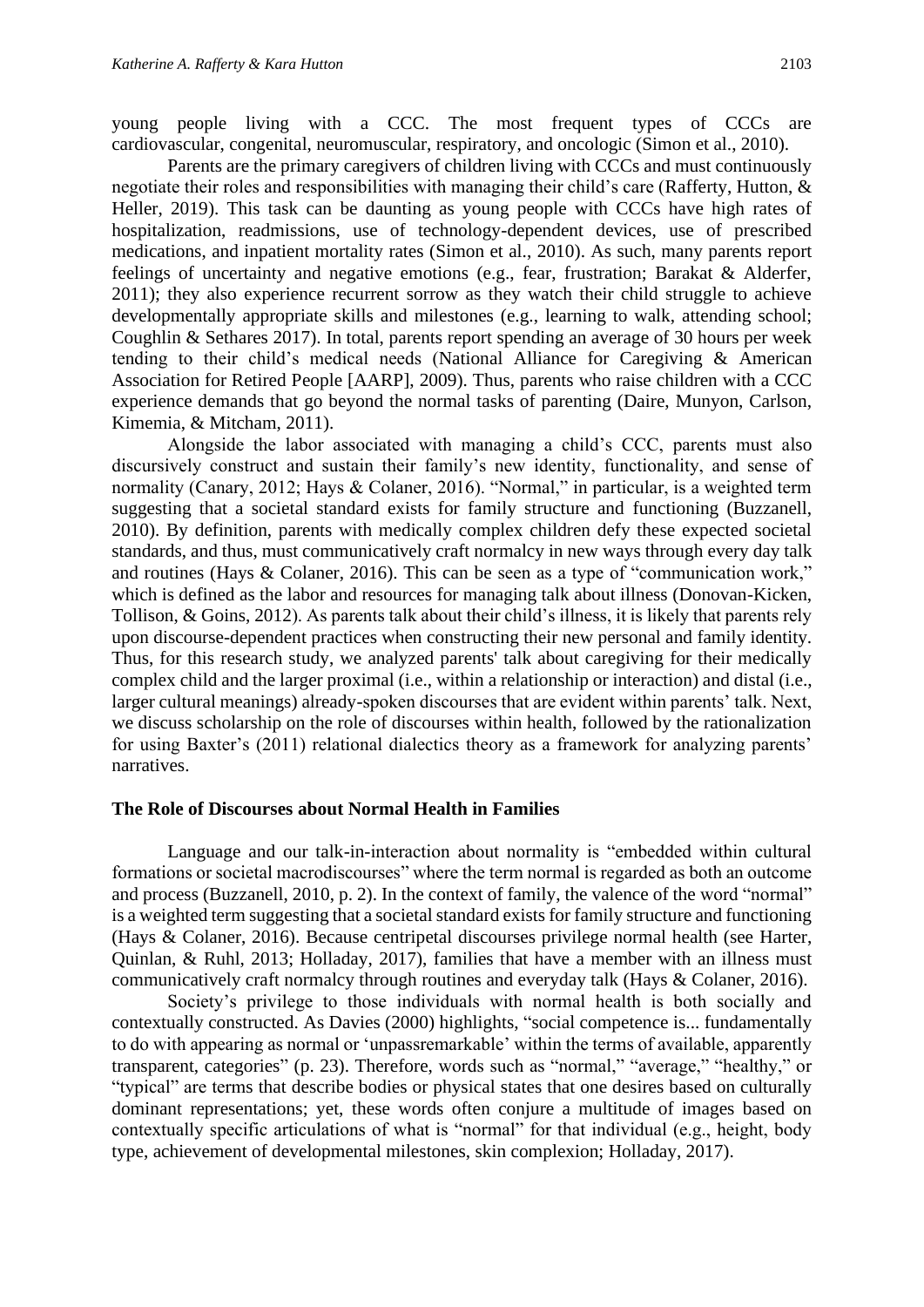Illnesses and disabilities reflect an underlying disease or disorder of "normal" physiology in an individual. Therefore, the language that we, as a society, use to define and characterize illnesses and disabilities is situated within a cluster of ideological categories that include words, such as "sick, deformed, crazy, ugly, old, maimed, afflicted, mad, abnormal, or debilitated—all of which disadvantage people by devaluing bodies that do not conform to cultural standards" (Garland-Thomson, 2002, p. 5). Such negative connotations refer to these individuals as an *other,* or outside of the social norm simply because of their disability or illness.

The expansive and overwhelming growth of medical knowledge in the 20th century has led to its broad cultural power of defining what is true about the human body and mind, advancing what scholars in disability studies call the "medical model" (Holladay, 2017). According to the medical model, there is some distinction between the *normal* body/mind and the abnormal difference that constitutes disorder. Part of this model includes the "jurisdiction of medicine" (Clarke, Shim, Mamo, Fosket, & Fishman, 2003, p. 161), where individuals become objects of medical categorization and statistical analysis since they possess and manifest disease and abnormality. As Clarke et al. (2003) states, this perspective targets the individual:

...health itself and the proper management of chronic illnesses are becoming individual moral responsibilities to be fulfilled through improved access to knowledge, self-surveillance, prevention, risk assessment, the treatment of risk, and the consumption of appropriate self-help/biomedical goods and services. (p. 162)

As patients and their family caregivers manage illness and disability, tensions between scientific and humanistic assumptions about responsibility for health care management (Zoller & Kline, 2008), as well as rule following (i.e., defined do's and don'ts that one ought to engage in or avoid; Ranjbar, Mickinlay & Mcvittie, 2014) become more pervasive. Rules, which are often determined by societal norms (i.e., assumptions that children are generally healthy, and parents rely upon scientific evidence) or powerful medical institutions (Holladay, 2017), reinforce ideologies that all health can be managed by an individual's character and lifestyle. Thus, within the context of pediatric illness, the responsibilities and rules to monitor and control a child's health and bodily normativity are oftentimes placed on parents who are regarded as a child's primary caregiver and conversational proxy during healthcare interactions (Goldsmith et al., 2011; Rafferty & Sullivan, 2017; Rafferty et al., 2019). Therefore, it is important to understand parents' experiences with managing their child's health, particularly when these experiences involve medically complex children who are outside of the "normal" realm of pediatric health care.

#### **Theoretical Framework: Relational Dialectics Theory**

Relational dialectics theory (Baxter, 2011) proffers a framework for assessing parents talk about caring for their child with a CCC, and in particular how "[m]eaning-making emerges from the struggle of competing discourses" (p. 123). By examining competing discourses (e.g., a cultural system of meaning), researchers may identify different discursive struggles that are apparent within and across different utterance chains. An utterance is a turn in someone's talk (Baxter, 2011) that connects utterances at four links: *distal already-spokens*—utterances reflecting the cultural meaning and discourses that cultural members give voice to in their talk; *proximal already-spokens*—utterances conveying past meanings and discourses within a given relationship; *proximal not-yet-spokens*—immediate response from the hearer in the interaction;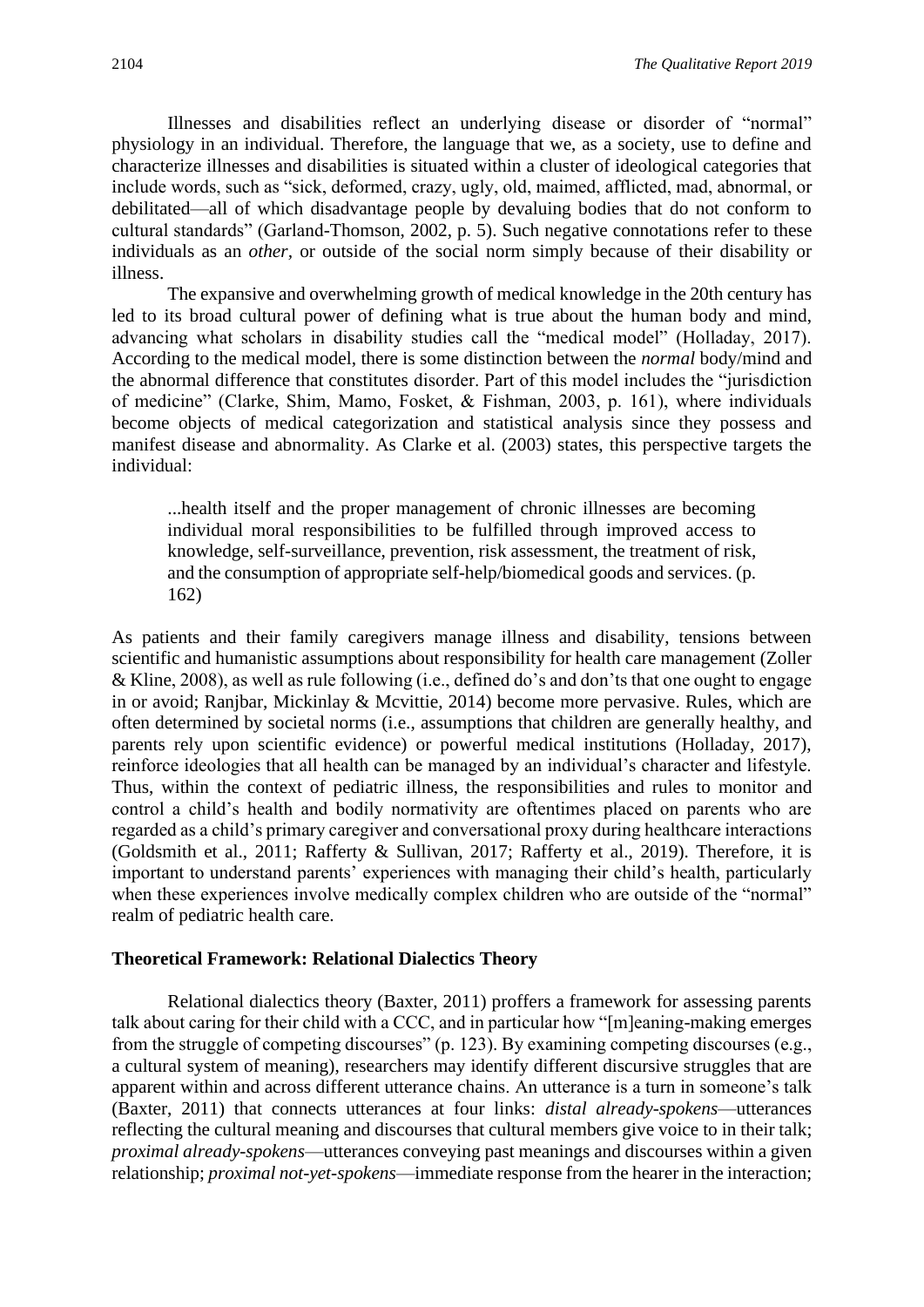and *distal not-yet-spokens*—anticipated responses of a generalized other within the culture. Thus, distal links are culturally influenced, and proximal links pertain to idiosyncratic relationships.

One key charge to scholars undertaking relational dialectics theory (RDT; Baxter, 2011) is to determine the primary discourses that guide the construction of meaning through talk within a specific context (Suter, Seurer, Webb, Grewe, & Koenig Kellas, 2015). Our current analysis focuses on parents talk about caregiving for their medically complex child(ren). In particular, we focus on the proximal and distal already-spoken discourses to examine how these discourses affect parents' meaning and identity. Another goal for scholars employing the RDT framework is to understand how meaning is constructed from the interplay of power among unequal discourses. Baxter (2011) refers to power as a "characteristic of discourses" (p. 18) that affects meaning-making. In an attempt to explore how power shapes our talk, researchers must map out both *centripetal discourses*—those central and dominant discourses that are considered to be "normative, typical, and natural" (Baxter, 2011, p. 123), and *centrifugal discourses*—those peripheral and marginalized discourses, which are often categorized as "nonnormative, off-center, unnatural, and somehow deviant" (Baxter, 2011, p. 123).

For this study, we use RDT as a framework to understand parents' narratives about caregiving for their medically complex child, and the discourses that are evident in their talk. This research is important because maintaining the quality of life for children with CCCs is largely contingent upon parental caregivers' ability to successfully coordinate their child's treatment across different health care professionals, while simultaneously attending to daily life responsibilities (Haskell et al., 2012; Rafferty et al., 2019). As a growing number of parents become tasked caring for medically complex children (National Alliance for Caregiving & AARP, 2009), research is needed to understand the ways in which families, and parents in particular, communicatively construct meaning and identity in their new roles. Such scholarship may also be useful for health care professionals, as parents of medically complex children, on average, must coordinate care between 13 outpatient physicians and six subspecialists (Carosella, Snyder, & Ward, 2018). Hence, health care providers have the time and abilities to work with parents to help generate new possibilities and discourses surrounding their roles as caregivers (Harter et al., 2013; Hays & Colaner, 2016; Rafferty et al., 2019). Thus, the following research question guides our analysis: *How do discourses compete to make meaning of parents' identity as a parent and caregiver to their medically complex child?* 

#### **Method**

#### **Participants**

For this study, we interviewed 35 parents (28 mothers, 7 fathers). The average age of parents was 41 (ranging from 25 to 57, *SD =* 9.96), and all parents self-reported White/Caucasian. Ninety-one percent of the parents were married, 6% were divorced/not remarried, and 3% were single/never married. The majority of parents reported being Christian (74%). Overall, 63% of parents earned a Bachelors, Masters, or Professional degree. In most instances, only one of the parents to a chronically ill child was interviewed  $(N = 23)$ ; there were six pairs of parents (both mother and father) who participated. Most parents ( $N = 30$ ) had only one child living with a complex chronic condition; five parents had two chronically ill children.

Across the interviews, parents discussed 33 children diagnosed with CCCs that included: genetic conditions (39%), oncologic conditions (21%), neurologic disorders (12%), heart conditions (9%), mental illness (9%), endocrine disorders (6%), and a hematologic disorder (3%). Parents described each of these conditions as complex due to its severity,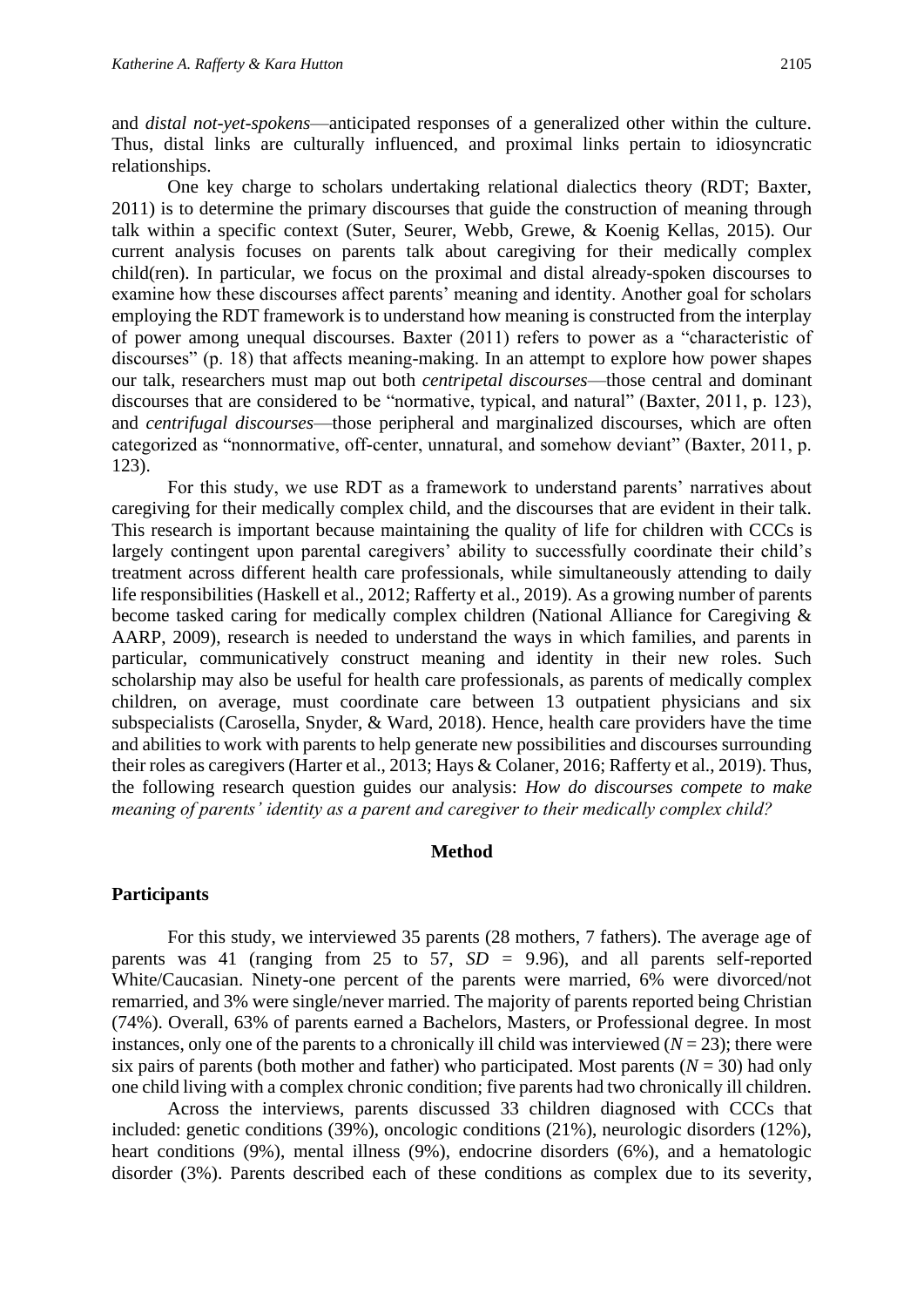comorbidity, or rarity. In fact, 19 children were hospitalized for medical procedures at the time of the interview, and 10 of the children (30%) had co-morbid health issues (i.e., presence of two or more chronic conditions). There was a range of prognoses, as reported by the parent: 39% of the children required lifelong care, 34% had an uncertain prognosis, 18% were undergoing medical interventions (e.g., chemotherapy, bone marrow transplant, heart transplant), and 9% of the children received a terminal prognosis. Twenty-one of the children were male and 12 were female. Children ranged in ages from 3 months to 21 years, with the average age 8.9 years ( $SD = 6.9$ ). Most children ( $N = 24, 73\%$ ) had been living with their condition for at least 3 years.

# **Interview Procedure and Data Collection**

The data used in this paper is a secondary analysis of existing data (Cheng & Phillips, 2014) for a larger grounded theory study that examined parents' caregiving experiences related to uncertainty, hope, and hopelessness. Interview and data processing methods we describe in the following section refer to the primary research; these results are reported in Rafferty (2015). Upon receiving IRB approval, parents were recruited in two different ways and from two different research locations. Twenty parents were recruited from a local chapter of The Ronald McDonald House, a non-profit  $501(c)(3)$  corporation that provides housing and other services (e.g., food, art therapy) for families with hospitalized children; 15 parents were recruited from the local and regional community via snowball sampling and online websites (e.g., juvenile diabetes chapter). We continued data collection to ensure that no new themes emerged.

Any parent or parental surrogate with a chronically ill child receiving ongoing medical or pharmacological treatment was eligible to participate; other family relationships (e.g., aunt/uncle, grandparent, sibling) were excluded. In the case of dual-parent households, both parents could participate; however, these parents were each interviewed separately. Finally, to adhere to the focus on parental caregiving during a child's treatment period, a child must have been diagnosed for a minimum of six months (i.e., parents may have received their child's diagnosis while (s)he was in utero) and currently receive ongoing medical or pharmacological treatment.

Once eligibility was confirmed, parents signed informed consent and then participated in a narrative interview that included general questions about their caregiving experiences (e.g., *What has your life been like since your child's diagnosis?*) and recollection of significant conversations that occurred and/or information received throughout their child's diagnosis and treatment (e.g., *What has it been like talking with other people about your child's illness and treatment needs?*). Most interviews lasted for 60 to 90 minutes and were conducted in a private location; parents were compensated \$30. All interviews were transcribed by the first author and a team of undergraduate research assistants.

### **Data Analysis**

We re-analyzed the interview transcripts for this secondary analysis research using contrapuntal analysis (Baxter, 2011). This approach involved three steps when analyzing the interview transcripts: (a) identifying discourses, (b) locating competing discourses, and (c) examining how the interplay of discourses constructs meaning (Baxter, 2011). This process began by having both authors and three undergraduate research assistants independently read all 35 transcripts and listen to the audio files. Next, we each independently completed line-byline coding of the transcripts to identify initial coding categories. Examples of such categories included *recognition* (e.g., acknowledging challenges and hardships; articulating necessary steps for feeling supported by others), *difference* (e.g., what makes their personal experience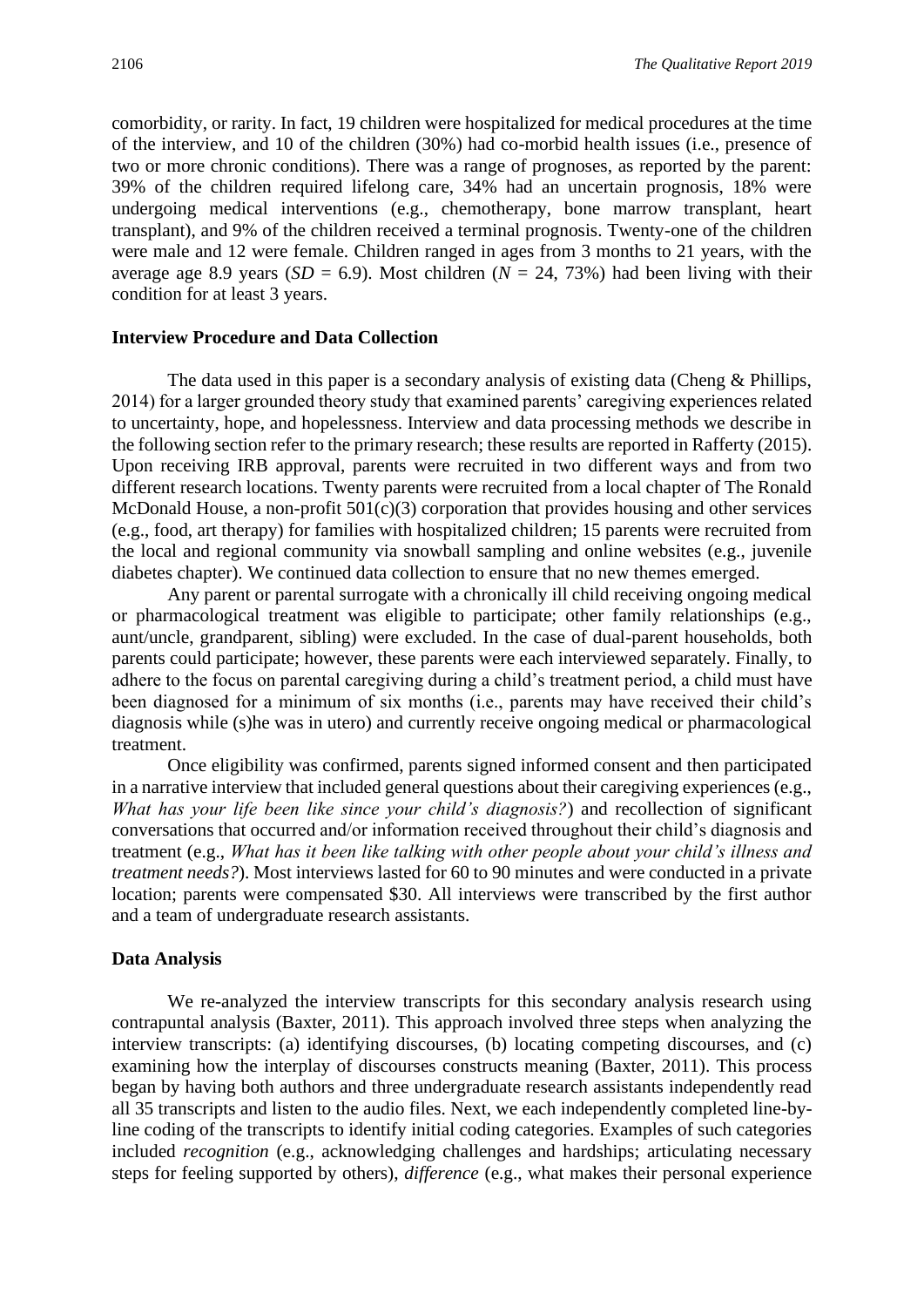unique), *power* (e.g., experiencing conflict with medical professionals; being assertive with family), *uncertainty* (e.g., coping with an unknown future; highlighting what is yet to be understood), *normality* (e.g., talk about expectations and original desires; comparisons to other parents with healthy children). For five months we sorted through the initial coding categories, refining, re-categorizing, and combining them. Eventually, our coding categories cohered into two primary discourses (Baxter, 2011): the centrifugal discourse of *normal health* and the centripetal discourse of *difference*. Each discourse characterizes aspects of what it means to be a parental caregiver for a child with a CCC. The interplay between the two primary discourses led to the hybridization of a discourse about *new normal*, which included the sub-discourse of co-constructing a new normal.

We analyzed how the primary discourses of *normal health* and *difference* were cocreated by scrutinizing parents talk, using three forms of discursive markers (i.e., negating, countering, entertaining; Baxter, 2011). *Negating* (i.e., discourse marker that plainly rejects or dislocates another discourse), was often made apparent in words such as, "not," "no way," and "never." Parents used negating when talking about "typical childhood development" or "normal healthy children," and stating what their child could *not* do. *Countering* (i.e., discourse marker that displaces a discourse with a different one) was evident in words such as, "although," "yet," and "on the other hand." For example, many parents used the term "new normal" to show differences or changes in their new family identity and lifestyle. The last discourse marker was *entertaining* (i.e., suggests a discursive position is one among many possibilities), which was often evidenced in phrases such as "perhaps," and "it could be." Parents used this language when talking about their child's future and the uncertainties associated with it. By analyzing parents talk through the use of discursive markers allowed us to remain sensitized to instances of contested discourse.

**Credibility and Confirmability.** Lincoln and Guba (1985) outline several criteria that qualitative scholars can use to assess the credibility and confirmability of their research. Throughout data collection and analysis, we ensured the rigor and trustworthiness of our findings by each writing detailed memos as we analyzed interview transcripts and using individual and group constant comparison as we discussed our coding decisions (Charmaz, 2006). This approach allowed us to maintain an exhaustive audit trail that outlined our conversations during weekly coding meetings where we engaged in investigator triangulation (Lincoln & Guba, 1985). Finally, the first author had prolonged engagement in the area of study. She spent two years as a weekly house volunteer for The Ronald McDonald House, prior to conducting the interviews. Then, the interviews were conducted over the course of a year. Data analysis was completed over several months with all authors listening to all of the audio files and reading the transcripts several times. During data analysis we identified the discourses and contradictions evident within parents talk. Theoretical saturation was achieved when both authors and all research assistants agreed that the properties and dimensions of the discourses were sufficiently comprehensive.

#### **Findings**

The reported speech encounters discussed in parents' narratives provide evidence of dialogic expansion (i.e., presence of multiple discourses in a text; Baxter & Braitwaite, 2008). Specifically, we identified two primary discourses where parents enacted the synchronic practice of direct interplay by expressing a centripetal discourse of *normal health* (which included a sense of order, structure, and predictability), while also acknowledging the inevitability of the centrifugal discourse of *difference* resulting from having a child with a CCC. Both discourses and their interplay are discussed using exemplars.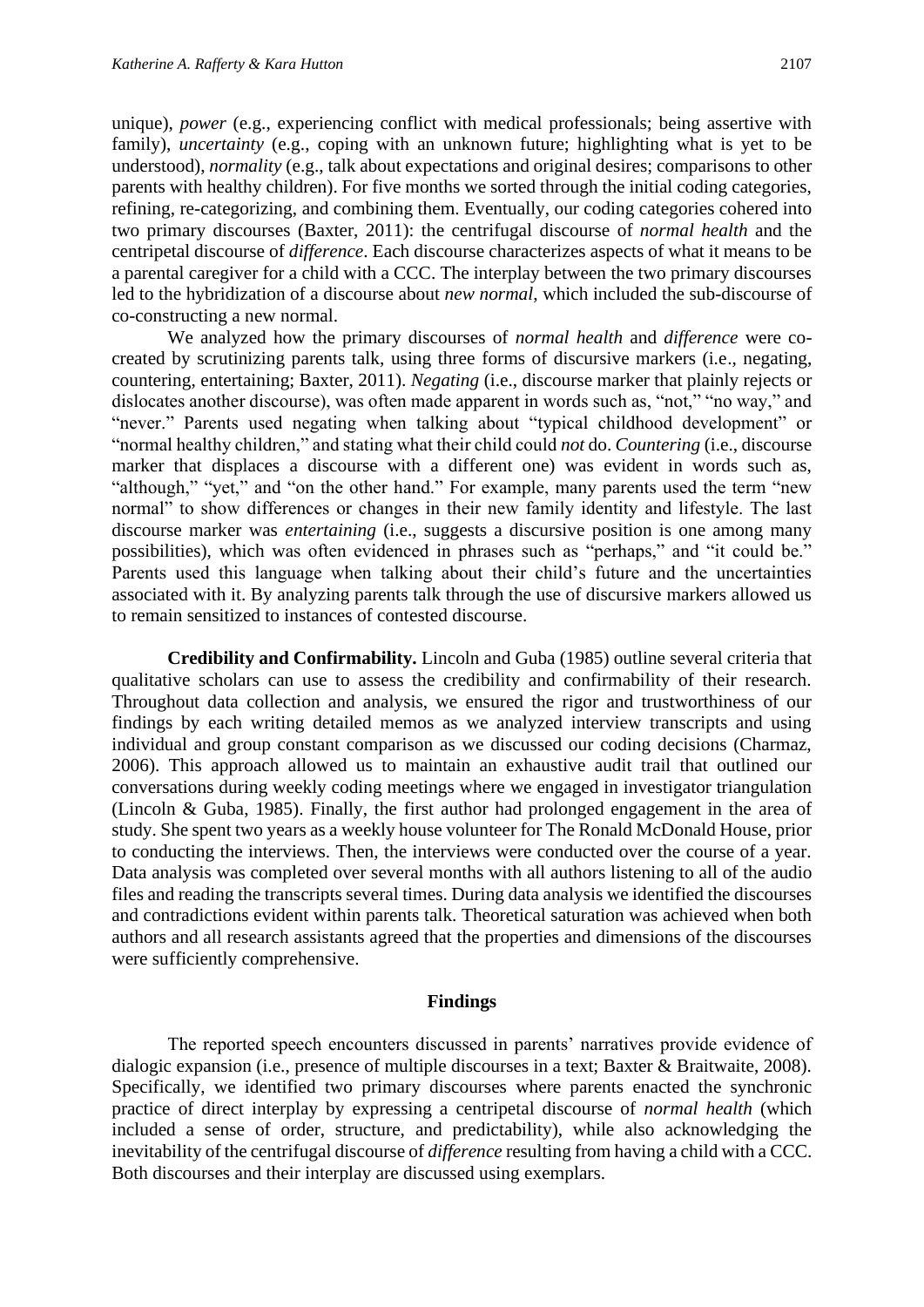### **Centripetal Discourse of Normal Health**

Centripetal discourses privilege normal health (e.g., Harter et al., 2013). The discourse of normality is about the interplay of presence and absence in terms of what parents and their families are capable of doing and how their daily life functions amidst complex illness. When talking about their experiences as a parental caregiver, many parents acknowledged the prevalence of this discourse and how others regarded normal health as a gold standard from which their child was compared. For example, parents used the word normal when forming comparisons between their child and other typical children. These comparisons were often initially discussed with doctors as a way to comprehend their child's diagnosis. One mother stated: "[The doctor] told us what a normal heart looks like and what our baby's heart's gonna look like" (Monica, daughter has congenital heart condition). Beyond their child's diagnosis, language about normality was embedded within subsequent conversations with other health care providers as parents discussed treatment options and identified ways to improve their child's quality of life. For example, one mother said:

It's been for the last almost two years now a total discovery of what it is that's going on with her. And she's had a little bit of genetic work done that hasn't really shown anything. So, I don't have a clear label for her because the doctors don't know. And that is to me okay because it gives me that hope that okay she's gonna someday be a very normal person. (Amy, daughter has unknown congenital condition)

In this particular example, this mother explained how uncertainties about her daughter's diagnosis and treatment has culminated into feelings of hope that someday her daughter may "be a very normal person." However, for other parents, a lack of certainty from medical professionals made normality seem untenable because parents had nothing to compare.

The discourse of normality was also evident when parents discussed their daily life routine, which included attending to their child's medical needs alongside more typical life responsibilities (e.g., paying bills, working, disciplining children). In these narratives, parents would highlight the ways in which their child acted like other normal children. Parents also discussed parenting challenges they faced that were comparable to the challenges that parents with healthy typical children experience. For instance, one mother stated:

She has all these medical needs, but I also have to be a very normal parent with her. She's a toddler. She's totally pushing my boundaries right now and trying to figure out what behaviors she can get away with: throwing temper tantrums and needing time outs. It's really hard sometimes to not give in to her because first of all she's got medical issues. She throws a temper tantrum; she has her speaking valve on at the time. And that's a hugely complex situation right there. I can't walk away from her because she's got her speaking valve on and that's, she has to have one-on-one supervision with it. I don't want to take it off because then I'm like removing her voice and that's not fair. She's in the middle of expressing something to me right now and so it's just it's a very complicated. On the one hand, when she does something naughty part of me is like yes (laughs) 'cause it's great to see that normalcy from her. (Eva, daughter has genetic condition)

As this mother expressed, parents with medically complex children still experience many "normal" parenting challenges, such as learning how to discipline their child. However, these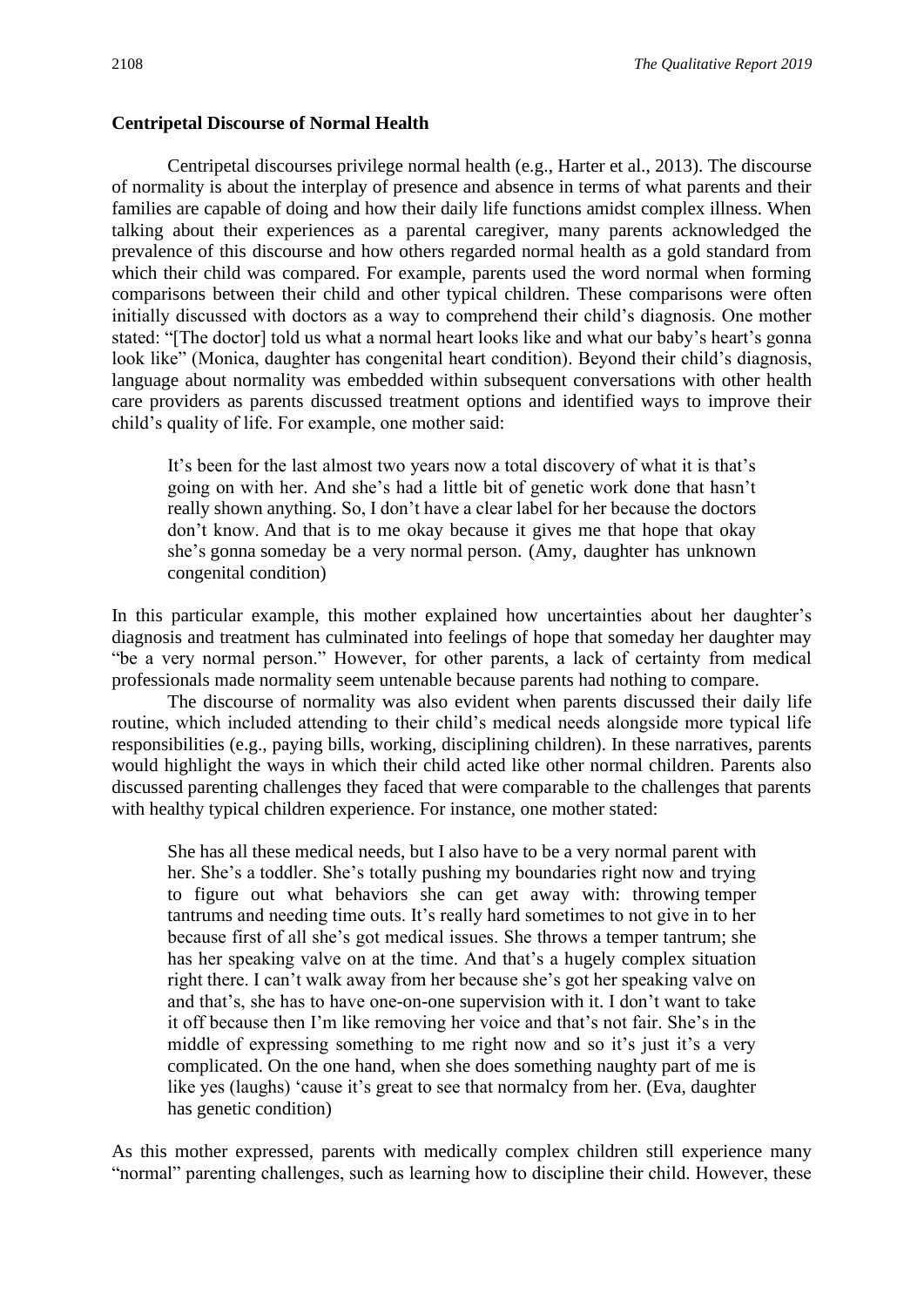annoyances (e.g., children acting out) were often welcomed parenting trials because they served as beacons of hope that their child was developing in similar ways as other healthy children. Nonetheless, these glimpses of normality created new challenges as parents had to creatively develop responses that met both their child's developmental stage and current medical needs.

Part of parents' narratives that privileged the discourse of normality included talk about typical family experiences (e.g., family vacations, child's participation in sports). Parents expressed a sincere desire to give their children the same opportunities as normal children. Although these opportunities often required extensive planning or modifications, parents, like this mother, found it necessary for their children to have normal life experiences:

We treat [my daughter] like a normal kid as often as we can. We take her on vacation and people are like, "you took her in the water, are you crazy?" "Yep we are! Her five thousand dollar ventilator is by the water." (Mary, daughter has congenital condition)

This mother, like many other parents, expressed in her interview that it was important to let her daughter "feel normal" and not place too many restrictions on her life. Thus, normality was both a desire and goal that parents had for their medically complex child.

In order to understand what normality entailed within the confines of a particular diagnosis, parents sought out efficacious narratives from other children living with similar conditions. These stories allowed parents to see examples of children living positive, fulfilling lives like other normal children their age. For example, one father stated:

We wanted to see people, how they're acting, and how they're doing so we could get hope. And we did, we found them … One in particular, she's probably 25, but man she loves life. She goes skiing and snowboarding, and all these cool things that other normal kids like to do… People like that give us hope. (Pat, daughter has congenital condition)

In addition to seeking out online stories from other children, parents were also consulting with other parents like them who openly shared their experiences with living normal lives. To highlight this, one mother recounted a conversation that she had with another mother who had a child with the same genetic condition as her two sons:

We just don't know how [our sons are] going to manage. We don't know if they will be able to go to a birthday party and whether he can have a hot dog and birthday cake like other normal kids… But, I remember I talked to this mother. She had a teenager with [the same diagnosis]. She was like, "yeah [my son's] fine. He plays baseball. He's a great athlete and he goes out with his friends and has pizza. He just takes the cheese off." It was so comforting. (Becky, two sons have genetic condition)

Both reported speech encounters articulate the expectations of normality that parents have for their children, even if they have a medically complex illness. Such expectations include activities of daily living like what they will eat, attendance at other children's birthday parties, participation in sports, and having annual family vacations. Yet, depending on a child's condition and prognosis, these normal events may require ongoing adaptations and/or modifications that deviate from parents' original expectations for their child and his or her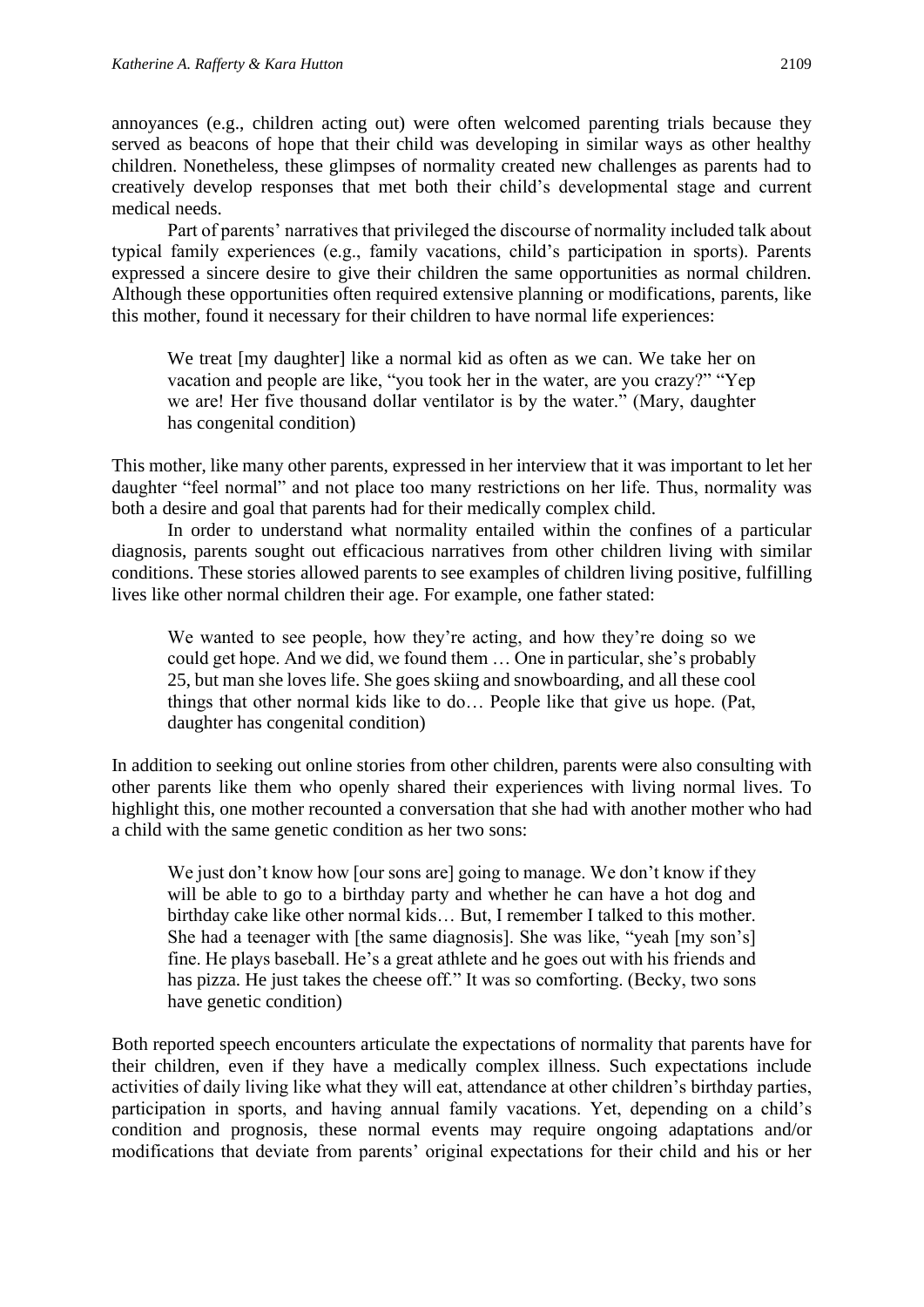normal life. For children with more severe conditions, such normal experiences will never occur (i.e., the child will never walk, talk, be an independent adult).

Finally, a parent's need and desire for some semblance of normality was expressed when their child was in the hospital for in-patient treatments or complications with surgeries. For example, one mother said:

There have been several parents walking around with Bluetooths. We are trying to maintain a normal life outside of being here because this is not supposed to be forever. You have to make sure that life happens outside of here. (Ruth, daughter has mental illness)

As this mother stated, living at the hospital was not a part of their family's normal daily life. As such, maintaining daily responsibilities (e.g., working, caring for other children) alongside being at the hospital made everyday normality inconceivable at the present moment. While their child was hospitalized, parents also discussed the new responsibilities they had: bringing the comforts of home to the hospital in order to help their child feel normal. For example, one mother said:

As traumatic and scary as [the pediatric intensive care unit] is, it doesn't mean [my son] can't do things. This is home. I'm going to make it as normal as I can for him. He watches the Lorax Movie at home, so I got the Lorax here and I put that on for him. (Ann, son has genetic condition)

However, being displaced in a different city or state for their child's medical treatment, or having multiple children to care for made it more difficult to achieve normality, as one mother expressed:

[My son] has frequently felt like [his] life is to accompany [his sister]. So making the other [sibling] feel a sense of normal, a sense of home, or this is something special. But, not trying to mask over the fact that this is disruptive. (Ruth, daughter has mental illness)

Thus, achieving some semblance of normality was both a desire and family goal. However, for the 19 children who were hospitalized for medical procedures at the time of their parents' interview, normality was challenged and oftentimes deemed improbable at the present moment.

## **Centrifugal Discourse of Difference**

The discourse of difference encompasses parents' talk about unique, distinguishing features of their medically complex child that is often presented as a comparison to the average, typical healthy child. Parents who raise children with a disability or illness experience caregiving demands that go beyond the typical demands of parenting (Daire et al., 2011). For instance, most of these parents must coordinate care between 13 outpatient physicians and six subspecialists to manage their child's illness and maintain her or his quality of life (Carosella et al., 2018). As such, parents must surrender their previous conceptualizations and expectations about what it means to parent and/or care for their child. One mother noted this abandonment by saying, "Normally a parent has all the ability to say 'I love you,' hold her, she'll stop crying. But for [our daughter] we can't do that; we need the doctors to help" (Monica, daughter has congenital heart condition). Similarly, another mother said: "You are unable to be the same person you were before because now you are part of a community that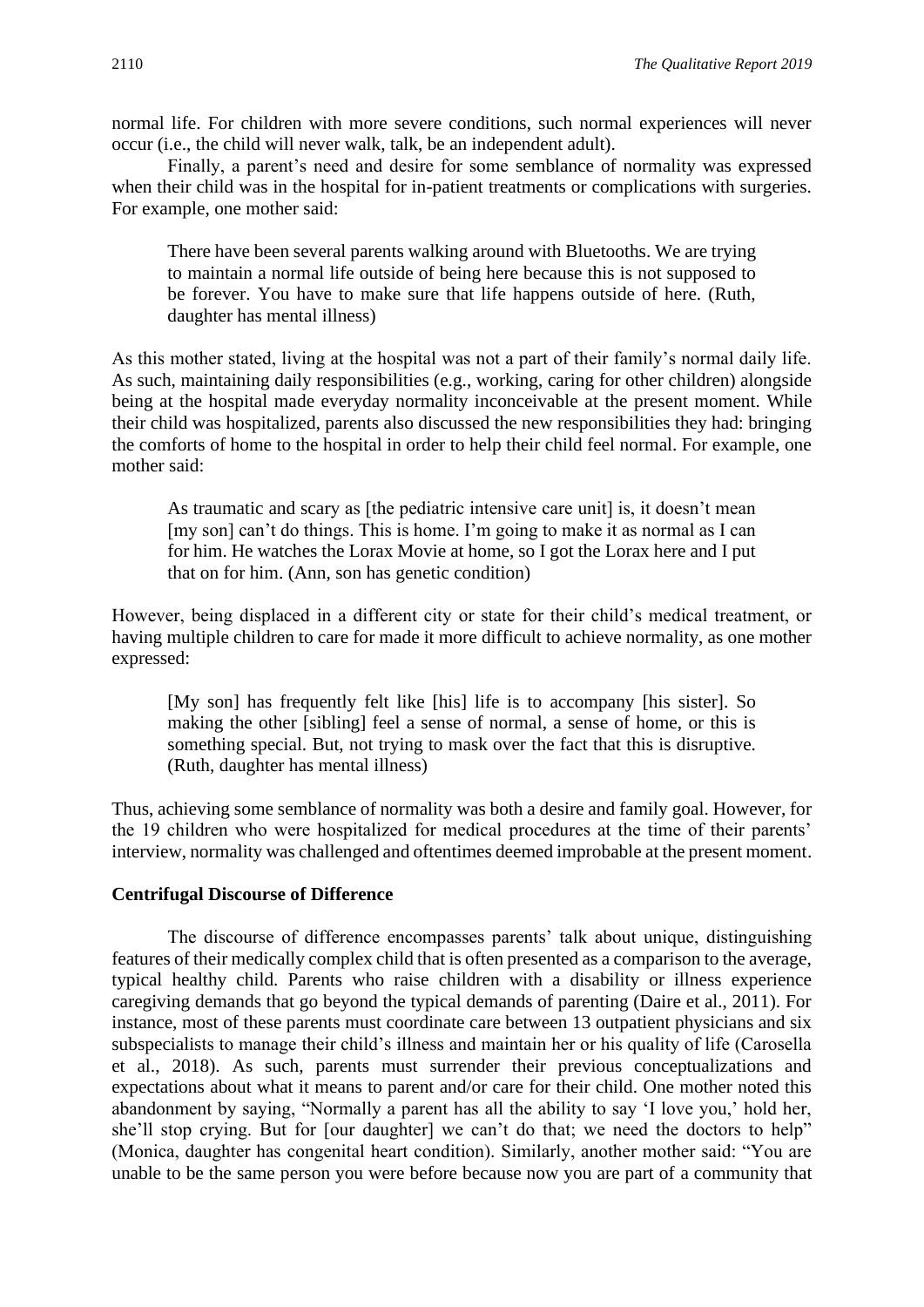you didn't ask to join" (Gianna, son has neurological condition). As both mothers expressed, parenting looks different when a child has a CCC. Parents must immerse themselves and their families in a new world of acronyms, medical treatments, hospital stays, medications, and meticulous planning, while also accepting the inevitable uncertainties associated with parenting a medically complex child (Rafferty, 2015). Parents explicitly talked about the differences in their parenting roles by using statements like: "my child's not typical," "our life is different than other people," and/or "we can't do that." Thus, the discourse of difference negates and counters the centripetal discourse of normal health.

After receiving their child's diagnosis, parents noted how life immediately became different. As one father stated: "with a kid like this it's different. Her diagnosis was a game changer for our family. We look at things completely differently now" (Dan, daughter has congenital condition). Ongoing demands associated with providing constant medical care resulted in the need for continual changes, which varied from relocating to a new city for an indefinite amount of time as their child completed in-patient medical treatments to altering a family's dietary pattern. Whether in the hospital or at home, parents had to restructure their family's life in order to keep the focus on their sick child and attend to his or her needs first. These changes made their family life different, which one mother discussed by saying:

Our schedule and our focus has definitely changed. Our schedule being that we don't have a whole lot of extracurriculars going on. We used to be in ballet; we used to go to the Y. We always had something. Well, everything's off the schedule. It is pretty much day by day, and [my daughter] has become a big part of our family's focus. (Nancy, daughter has oncologic condition)

As this mother recounted, the entire family's life now operated on a day-to-day basis, as other parents similarly expressed. This lifestyle was different from their life pre-diagnosis. Parents also described how they had to discard or re-evaluate previous goals that they had for their child because of the limitations stemming from their child's condition. One mother stated:

It's a lot different than what we thought… I mean, even schools. I remember when we were in our [marriage preparation class] and we thought our kids are being brought up going to Catholic schools…Well, that was shot out right away because the school administrators told us he was better off in public [schools]. (Clare, son has congenital condition)

Most of the parents were married and reported having frequent speech encounters with their spouse that included talk about the necessary adaptations that now made life different than before. For instance, one mother referenced this by saying:

[My husband and I] will be talking about [our daughter]. I give him updates twice a day from [the hospital]. And so we'll try to make a plan for the future: maybe it's this, let's talk to these people, we'll do this. But then she starts to take ten more steps further in fifty million directions. And, I have to remind him "you know what, you're wasting so much time. Don't even bother. We can't plan like that anymore. Our lives are different" … so my husband and I have to remind each other to be patient and just wait and see. (Rebecca, daughter has oncologic condition)

As this mother stated, having a child with a CCC is different from the norm and requires a sense of abandonment to their life pre-diagnosis. Thus, all parents' offered insight into how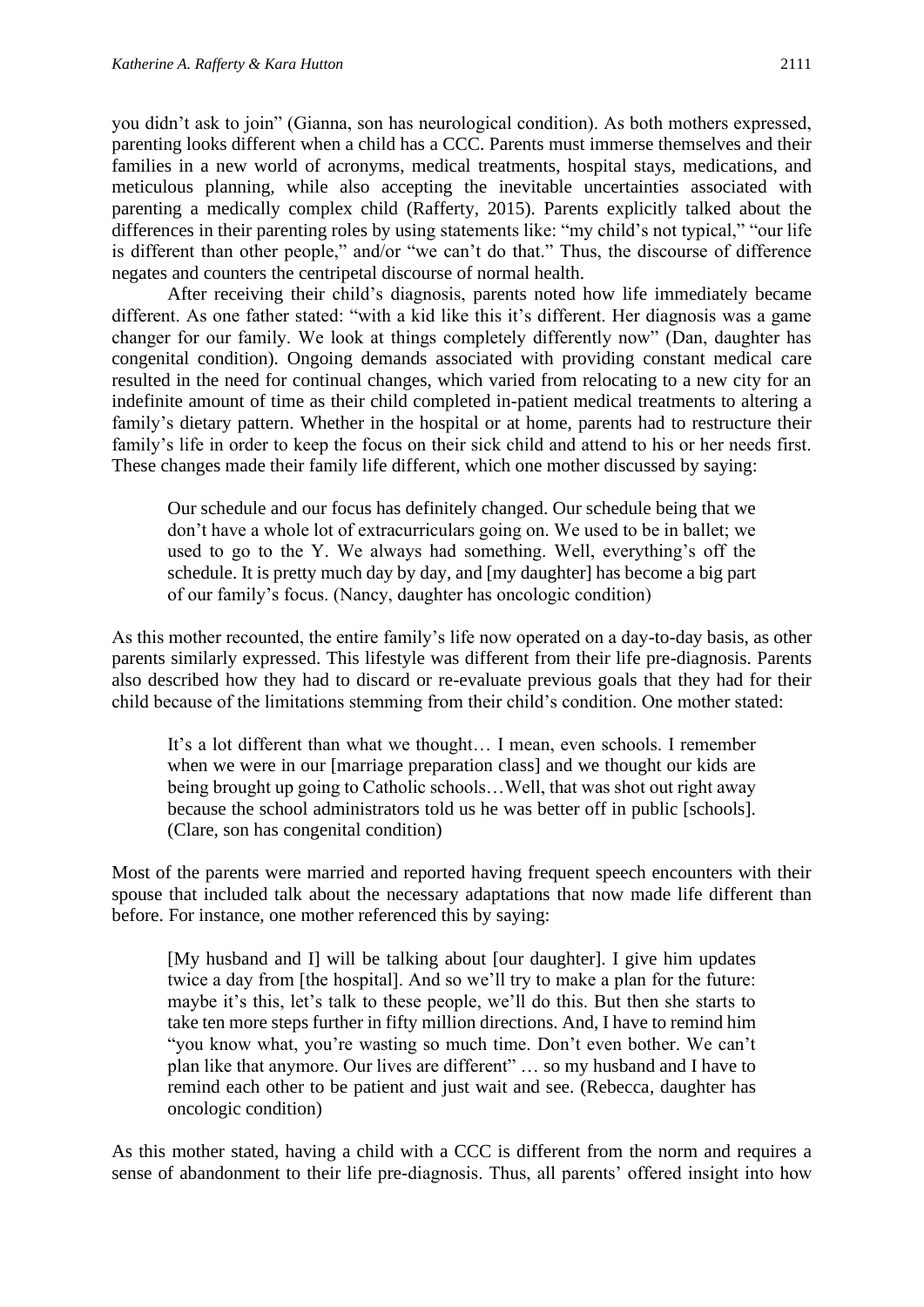they wrestled with the discourse of difference as they attempted to restructure daily living, abandoned future goals and aspirations that they had for their family, and also negotiated and navigated these differences collectively with their spouse.

Parents also discussed previous speech encounters where they were exposed to the centrifugal discourse of difference, particularly noting its prevalence when recounting conversations with medical professionals, as well as other parents and their children traversing similar health experiences. For example, one father said: "We now live in a whole new world with different acronyms. The doctors keep on creating new labels for my son and kids like him" (Dave, father, son has neurological condition). Thus, conversations with medical providers and other parents with similarly diagnosed children reminded parents that their child was different from the norm. Because of these differences, parents highlighted the need to assert themselves to ensure that their child received the care that they desired. Often times, this occurred when their child was needing urgent or emergent care because of side effects from new treatments or colds and other illnesses that created complications. For example, one mother said:

[In the U.S.]. we base our health care around revenue; so, it is very difficult to get care like normal kids. [My two children] have a disease that although not rare in numbers, at this point it's rarely known… When we bring our kids in to [the hospital] and [the doctors] are like "what's their diagnosis?" They look at my kids with like a myriad of issues, and yet really look pretty amazing, and they're like "what in the world?" We tell them [the name of the disease]. [The doctors] don't have any idea and they go out and consult doctor Google and come back and think they are an authority. (Annie, two children have genetic condition)

This mother's example highlights how the rarity of her children's condition (which makes them different) exacerbates the tension that exists between scientific and humanistic assumptions in healthcare management (Zoller & Kline, 2008), which is not always about competing goals, but sometimes differences in meaning and power. In this case, because her children were different than most children who visit the emergency room, and the doctors were not experts in their particular condition, this mother struggled with the emergency doctors about who had the most informed authority and insight about how to best help her children. She needed doctor's assistance, but also struggled with their lack of expertise in her children's specialized medical needs. Other parents discussed facing similar challenges where they shared the same goal as their child's medical providers (e.g., wanting to best manage a child's condition), yet the means for achieving a particular health goal differed. For instance, one mother said:

I talked to the nurse practitioner and I said, "what can we do about this?" And she says, "the only thing we can do is put her on the pill." And I said, "I'm not putting her on the pill." And she said, "well, we are the doctors here and we say she needs to go on the pill" … I asked them to take a lab, or basically include in the blood draws that she's getting to find out what her levels are so we know if we have to supplement with progesterone. They said, "if you are not in agreement to put her on the pill, we are not going to take that lab for you... it's either my way or no way." (Ursula, daughter has oncologic condition)

Thus, navigating differences with medical providers about how to best manage and treat a child's particular condition often involved contentious debates and power struggles, as this mother described above. In order to be the best advocates for their child, parents had to become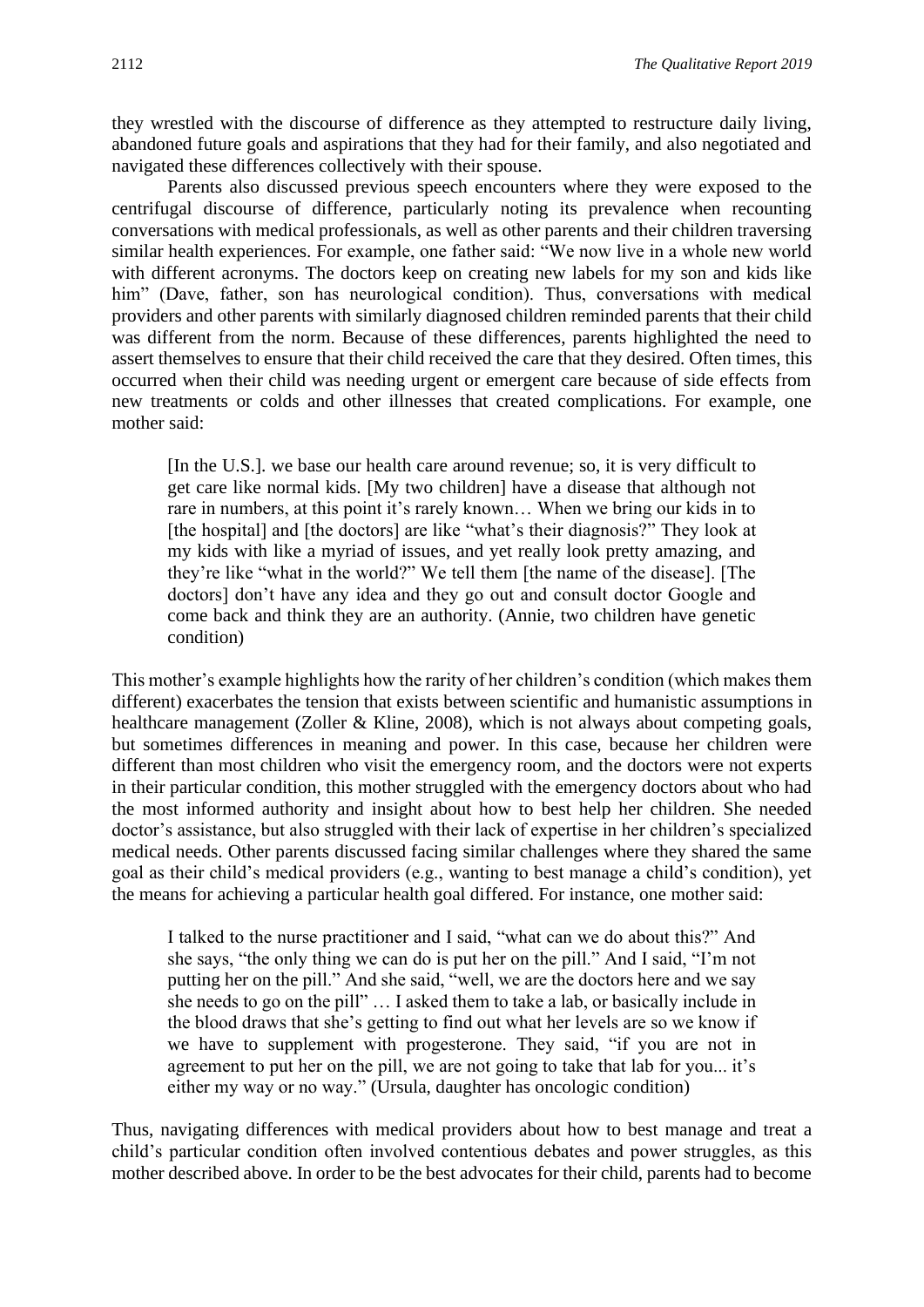health literate and assert their role as advocates to ensure their child received the care they desired. This was not an easy task and left many parents with uncertainties and questions. In these moments, parents often relied upon veteran parents who had children with similar conditions and could provide access to informational resources about which medical experts could help them.

#### **Hybridization: Difference Is Our New Normal**

We found that the two discourses of normal health and difference were often positioned together where the only thing normal about having a child with a CCC is that life is different than they anticipated and will require ongoing changes for an undetermined time. In these cases, transformative interplay led to the creation of a hybrid discourse, where two or more identifiable discourses are repositioned as compatible (Baxter, 2011; Baxter & Norwood, 2015). In this case, the clash between the two primary discourses (i.e., normality and difference) warranted the potential and need for a new hybrid discourse, which parents referred to as their new normal. When talking about this hybrid discourse parents utilized discursive markers of countering and entertaining as they recounted previous speech encounters with other people who were affirming and also living (or willing to live) within their new normal. Across these instances, parents highlighted how accepting both discourses of normality and difference could expose the aesthetic moments ("often emotion-laden experiences characterized by deep pleasure or stimulation;" Baxter, 2011, p. 141) in their dual roles as parents and medical caregivers for their medically complex child. In these aesthetic moments, parents could redefine and co-construct new meanings for their families (with the buy-in of others) where they discussed the need to rely upon both their head and heart in a way that revolutionized their understanding and knowledge of parenting and "normal" family life in the present moment. For example, one mother stated:

One year ago a single word [i.e., cancer] changed our normal reality. In one year, [our family] has redefined "pain" and "hard" and "scary" over a dozen times with each definition heavier than the last. But we've also redefined "commitment" and "strength" and "love," with each definition more powerful. (Erica, son has oncologic condition)

Parents like this mother redefined language in new ways that acknowledged the now-knownfragility of life. This intentional act allowed parents to transform their original perspectives of difference as a negative thing into meaningful constructions of lessons learned and gratitude experienced since their child's diagnosis. As all parents noted, the entire story of what it means to be a parental caregiver for a medically complex child is a story of *both* suffering and redemption; either part of the story by itself is incomplete. One father affirmed this by saying:

[My wife and I] are lucky because we get the opportunity to really live life. I mean I would rather be sitting on the couch watching football, rather than being at a dogfight for my kid's life, but this is real life. You are out there on a hospital ward with all these other families and kids and it is the real deal. In a bizarre way we are lucky. (James, son has oncologic condition, relapsed for the third time)

This father details how caring for his son's oncologic condition has taught him impactful life lessons. Parents' ability to utilize this new language and adopt a similar more hope-filled perspective involved participation from others who could help co-construct their new normal.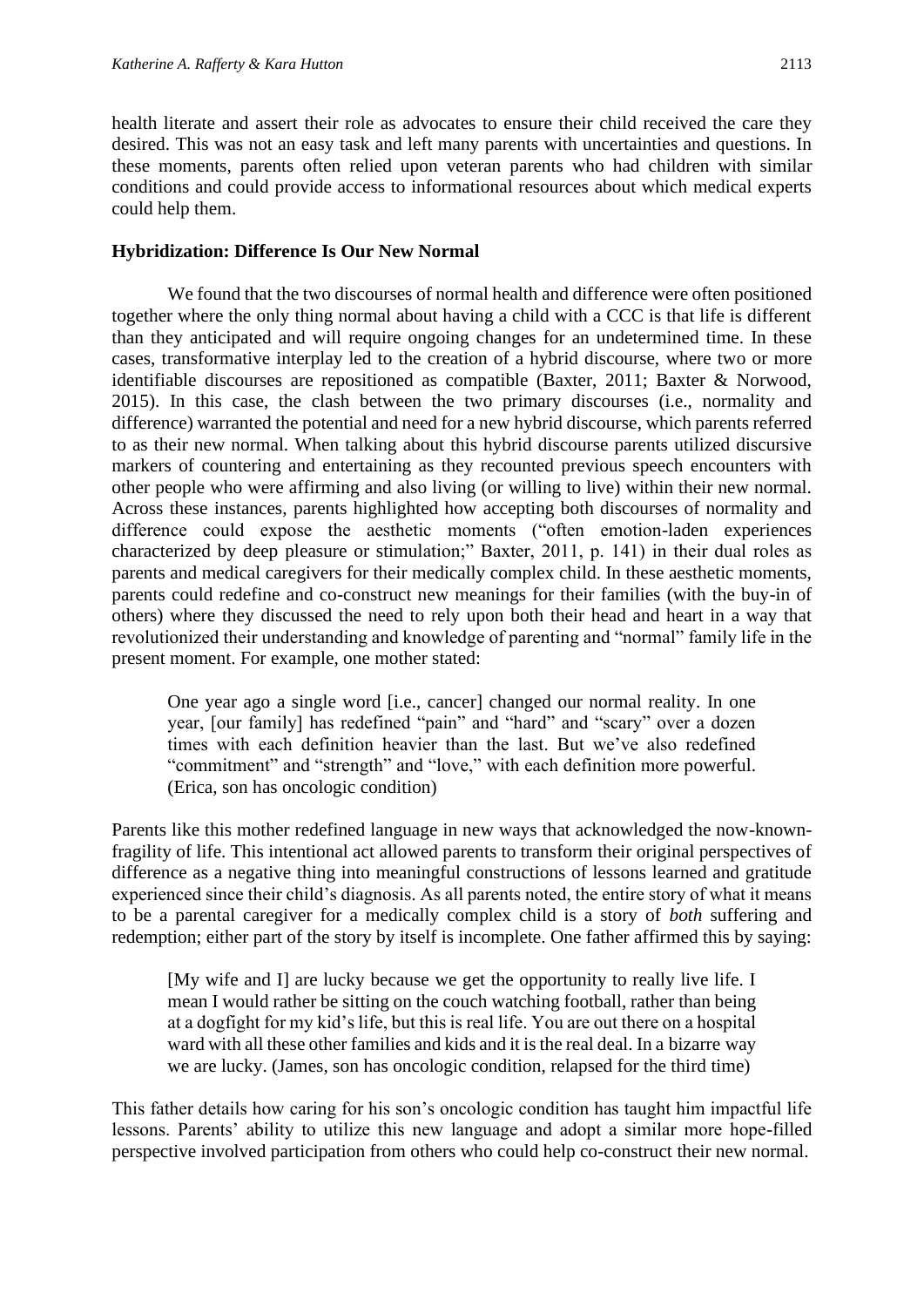**Co-constructing a new normal.** Parents relied upon others to help them co-construct a new normal. The phrase new normal had multiple meanings and referents: (a) acknowledging the changes and differences with their current life compared to their previous lifestyle; (b) highlighting the challenges with how life functions at the hospital compared to home life; and (c) discussing differences with their child compared to societal discourses privileging "typical" childhood development. In sum, new normal served as a discursive term that represented parents' tenuous state of having made some sense of their child's illness, but because it is new and constantly changing it cannot be taken-for-granted in the way the old normal was. One mother recounted this by saying:

It's beyond devastating. By the time they actually gave us the real diagnosis it had been over a year trying to figure this out… And on a clear day someone said to me, "you have to give yourself the opportunity and be kind to yourself and mourn the loss of your child because you no longer had the child you thought you had. You have a totally different child." And it's true. As soon as I really did get over the guilt of mourning her – because she's still there and she's still vibrant and beautiful and loving – but you have to mourn those expectations that you had and the future you thought you were gonna have as a family. You have to mourn the relationship that you had wanted two sisters to have. And as soon as we did that – and that wasn't easy – that probably took three years. It is only then that you can accept your new normal. (Shannon, daughter has genetic deletion)

Here, this mother emphasizes the importance of time and patience in the process of coconstructing a new normal. She also conveys how the advice given to her about mourning the loss of her previous expectations was an instrumental proximal discourse in her acceptance of her own family's new normal.

A second critical factor to co-constructing a new normal was seeking helpful information from other people who were willing to live and sustain parents' new normal. Within conversations and online searches, parents became health literate, were able to make more informed medical decisions, and discovered new ways to restructure their day-to-day lives based upon others' past shared experiences. Parents were dependent upon others living in their alternative reality (i.e., new normal) who could help them discover their own new stability, expertise, or practices about how to best traverse their own family's new normal. In particular, Facebook groups allowed parents to form equitable comparisons between their child and other similar children. Within these online communities' parents could assess what was "normal" for that condition and garner important resources and support from other parents like them. For instance, one mother stated:

A comparison to normal kids is hard… One of the side effects of [his medication] is hair growth, and I felt like if I asked on my general mom's group, "okay, should I shave my child?" I would get this negative response. But, I brought it up on the other Facebook group and people were like, "no we do." (Grace, son has hematologic condition)

All parents belonged to at least one Facebook group specific to their child's condition. Within these groups, parents asked questions and provided responses to one another. Thus, parents were able to collectively cultivate communities where they could redefine normality in novel ways.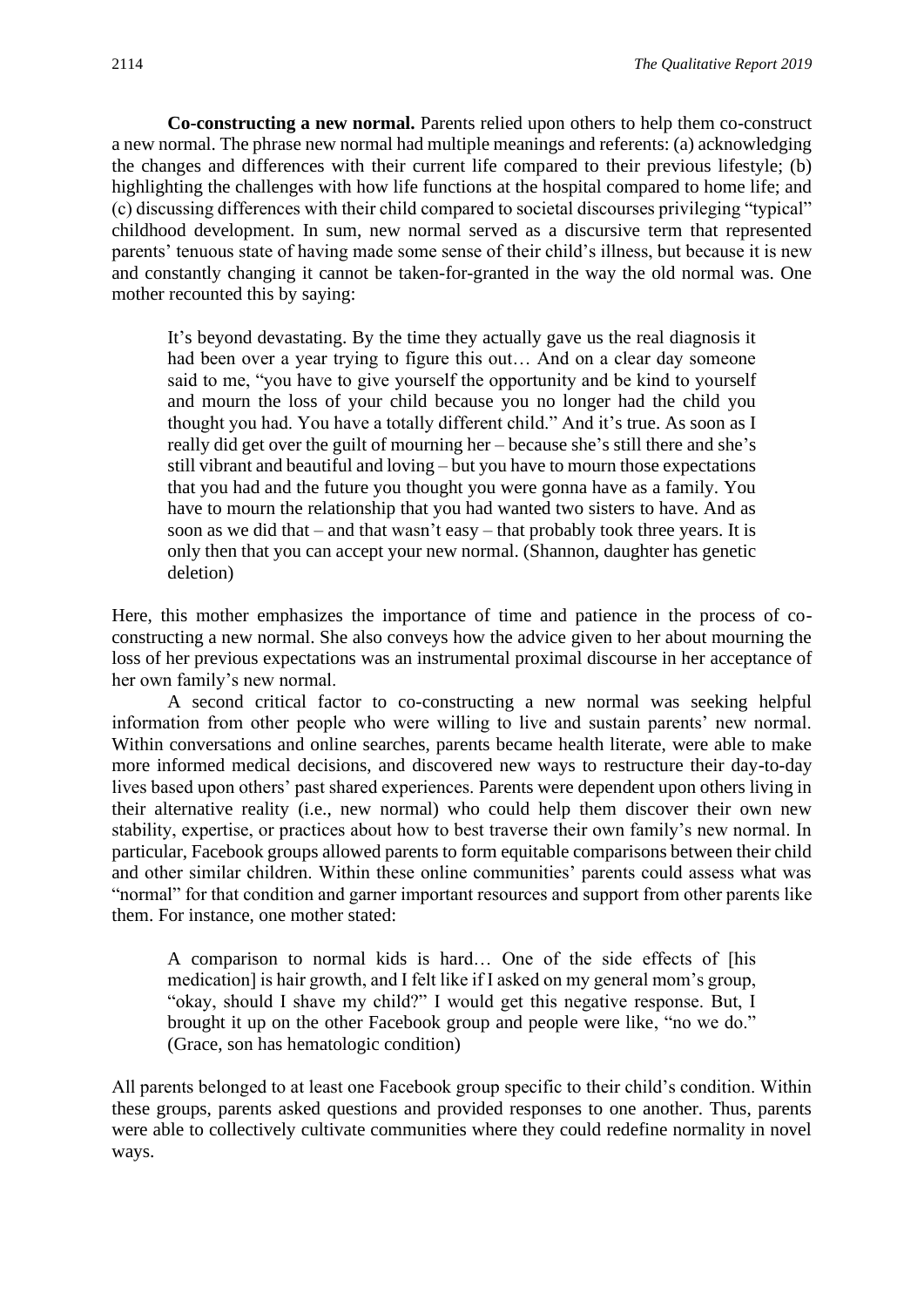Medical professionals also helped parents construct their new normal. However, the process to find the right medical experts who could assist in these constructions was oftentimes a laborious process. Parents discussed traveling across the country several times to find specialists and enroll in clinical trials. Parents often sought out these professionals on their own or were encouraged by other medical professionals to seek more advanced help. For example, one mother detailed how her son's pediatrician asked her to identify a medical specialist who could better assist them:

[The doctor] said, "Mrs. Drew if you have an expert for us to interface with, we'd appreciate that. You know, we don't mind interfacing with someone, another doctor." That kind of lit a fire under me and I thought I need somebody who knows what to do. So, I went online and searched until I found the one. (Erin, son has genetic condition)

Accounts like Mrs. Drew's are so different from how most parents typically access health care for their children. However, this assertive process of advocacy became a significant part of their new identity. Without this assertiveness, parents noted the difficulties with cultivating their own new normal because of limited knowledge and access to specialized health care resources.

Finally, other family members (e.g., grandparents, siblings) were mentioned as helpful resources in facilitating parents' constructions of a new normal. Family relationships provided critical social support that included coordinating a child's care, serving as a sounding board, and receiving continuous encouragement. As an example, one mother recounted a conversation with her dad that transformed her understanding about the purpose of parenthood:

Something my dad told me was that it is not my job to get you into Harvard or make sure you have this fantastic job. My only job is to get you into heaven. And so the easiest way for me to deal with [my son] is remembering that, 'cause he is the easiest kid I could have. While it seems really hard sometimes thinking he needs to learn to eat a cookie or something normal like that… But, when you step back and you say my only job as a parent is to get him into heaven—I have won the lottery. Our new normal will bless him for all eternity. (Catherine, son has genetic condition)

These conversations challenged parents to look beyond normal societal expectations and focus on the eternal reward. Parents were also reminded that it is okay to not be normal. In this case, the grandfather suggests that his grandson's illness is able to witness to others in a way that normal healthy children would not be able to do. Thus, this example conveys an aesthetic moment that suggests a type of super normal comparison (i.e., trailblazer).

In sum, parents relied upon others (e.g., doctors, nurses, family members, friends, other parents with medically complex children) who were living or willing to live in their new normal. These people helped parents cultivate and sustain their family's new normal by offering critical social support, encouragement, access to resources, and affirmation. Without access to these people and the information and encouragement they provided, parents would not be able to create and accept this new hybrid discourse that difference is their new normal. It is through this hybrid discourse that parents were able to identify aesthetic moments since their child's diagnosis where they experienced blessings and expressed gratitude about living their new normal.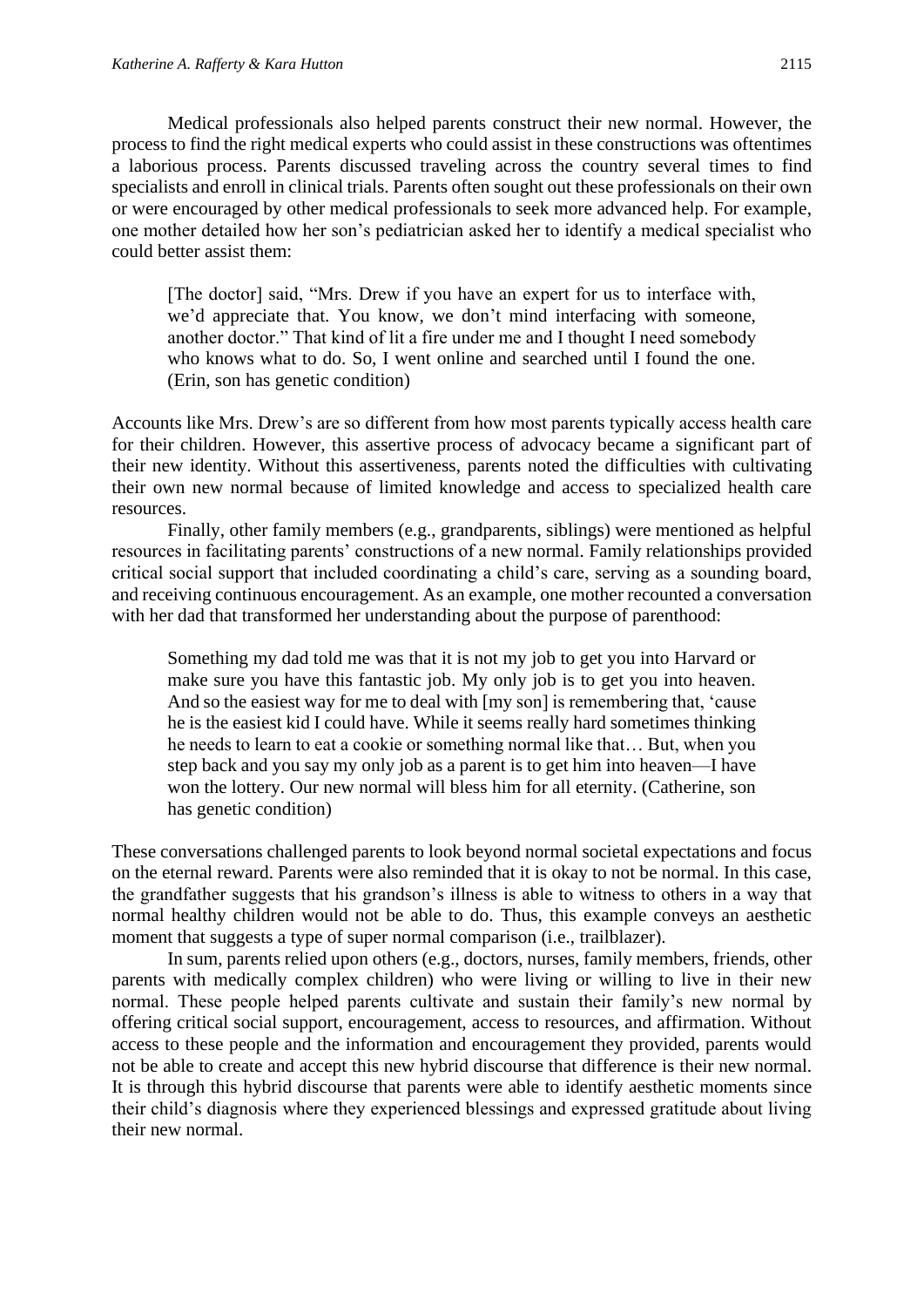#### **Discussion**

Healthcare systems and family relationships "only exist because of the interaction of opposing voices exposed through communication" (Pecchioni & Keeley, 2011, p. 367). In our study, we convey how larger systems of meaning and discourses influence parents talk about their identity surrounding their dual roles and responsibilities as both parents and medical caregivers. In particular, we identify two discourses: (1) centripetal discourse of *normality*, and (2) centrifugal discourse of *difference*. Within parents' narratives we found that they often positioned both discourses together to create a hybrid discourse: *difference is our new normal*. In this hybrid discourse, parents' talk about normality and difference shows a transformative struggle (Baxter, 2011; Baxter & Norwood, 2015) where both discourses are no longer oppositional, but rather integral and dependent upon the other. It is through this hybrid discourse that parents are able to experience aesthetic moments where they express gratitude about their new normal.

After receiving their child's diagnosis, all parents shared that they had initial conceptualizations of normality and health because of pre-eminent social meanings assigned to certain conditions, such as information about a condition's severity, prognosis, genetic components, lifestyle alterations, and treatment options. In addition, societal macro-discourses about "health," "disability," and "stigma," with society privileging the biological, healthy, intact, nuclear family (Baxter, 2011) also affected parents' understanding of their new identity. Albeit the definitions of words such as "healthy" being contested and muddled (Tulloch, 2005), the World Health Organization defines health as a state of complete physical, mental, and social wellbeing, and not merely the absence of disease or infirmity (WHO, n.d., para. 1). Within disability studies (Oslund, 2015) and chronic illness (Holladay, 2017) scholarship, the enduring, yet erroneous correlation, linking disability and illness to poor health transmits the courtesy stigma that originated from dominant stories in religious and popular texts (Bauer, 2011). Because of these larger dominant discourses, parents must claim and redefine normality and health for them and their family in novel ways in order to experience aesthetic moments. We provide insight into the communicative practice of normalizing, and the many way that parents use language and talk co-construct hybrid discourses within pediatric health contexts (Buzzanell, 2010).

For many of the parents, normality was described as being a desire, expectation, and standard that is socially constructed. In an attempt to create a new normal, parents had to realign and re-envision new possibilities and potentials with new community members who were also living or willing to live in their current reality. Thus, parents talked their "new" normal into being through the daily maintenance and rituals involved in caring for their child (Buzzanell, 2010). Parents reclaimed the word "normal" by pointing to the family functioning that unites them with all others who are "doing family" in similar ways, while also noting salient differences between them and outsiders (but often regarding differences as blessings of gratitude). Thus, our findings mirror other scholars (Buzzanell, 2010; Canary, 2012; Hays & Colaner, 2016) by illuminating the degree to which communication practices (i.e., messages and discourses) preserve family relationships and allow parents to talk their new normal into being. Parents' acceptance and enactment of this hybrid discourse had the potential to foster aesthetic moments where parents discussed experiencing gratitude amidst suffering, as well as discovered new meanings for their "new" identity and parenting responsibilities that are different from definitions of parenting as outlined by societal standards. This knowledge is important because talking about "disability within the family and with others is effective for moving the family system forward into productive transformations" (Canary, 2012, p. 171), as well as sustains family's abilities to effectively construct their "new" normal (Hays & Colaner, 2016).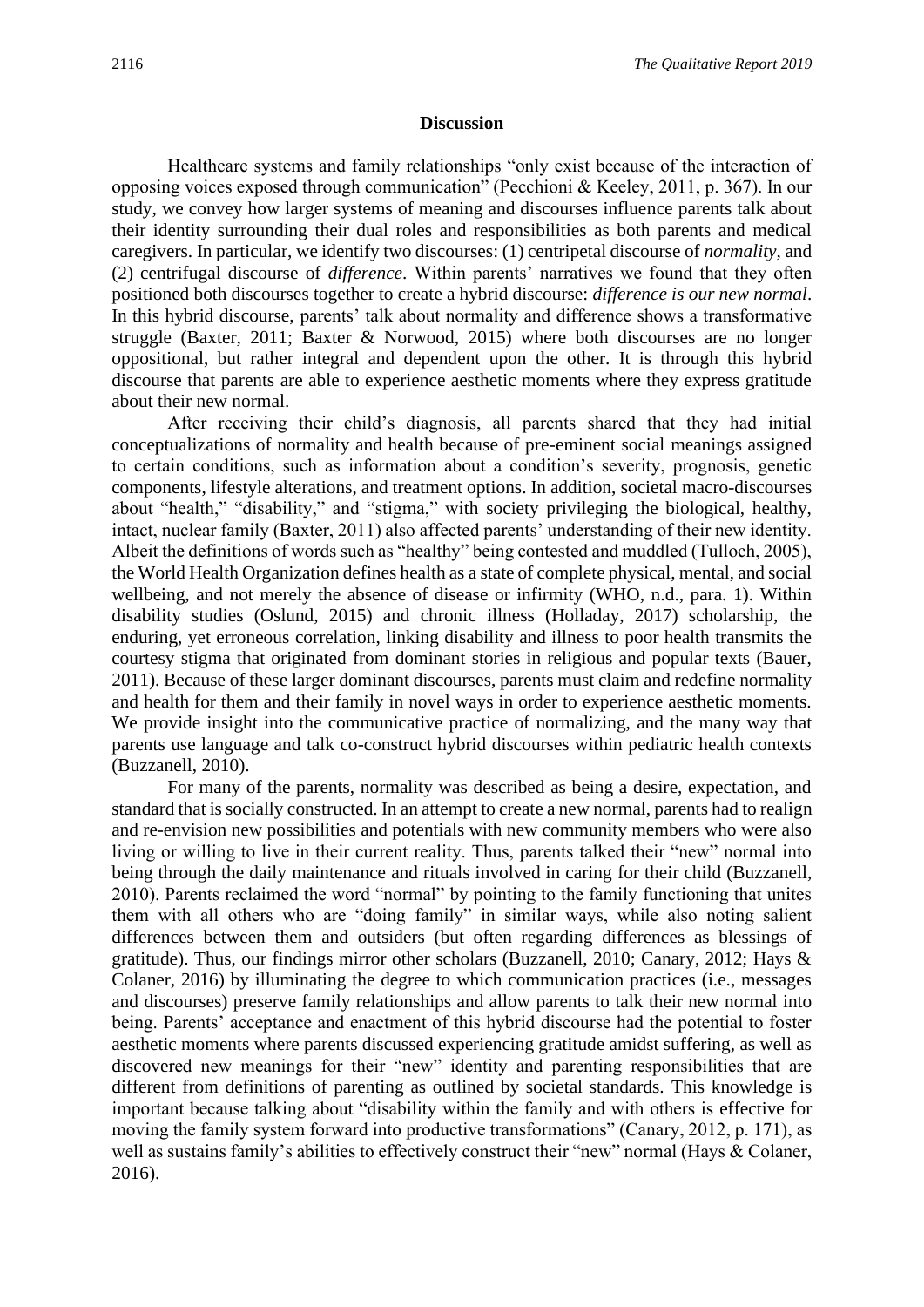Our work contributes to the theoretical development of RDT (Baxter, 2011) in important ways. Through an examination of discursive tensions apparent in parents' talk about their experiences, we were able to identify aesthetic moments within the hybrid discourse: difference is our new normal. This knowledge adds to other scholars (see O'Hara & Shue, 2018; Scharp & Thomas, 2017) who have also studied discursive hybridity and aesthetic moments within relationship talk. We also contribute to the limited research employing RDT (Baxter, 2011) in the health care context (e.g., O'Hara & Shue, 2018; Wolf, 2014), albeit discourses significantly influencing the content within health conversations among patients, families, and medical professionals. Finally, ours is the first study to examine discourses of parental caregivers for children living with CCCs, despite the continued growth of this population (1 in 5; Children and Adolescent Health Measurement Initiative, 2016), and the potential that more families will need to navigate these discursive struggles as they accept new identities.

Our work may be influential in helping family members and friends understand the identity struggles and challenges parents of medically complex children face, as well as the larger societal discourses influencing parents' talk. As many family members and friends seek to provide helpful social support to parents of medically complex children, it is important to be mindful and sensitive to their language choices, and in particular, how they talk about normality and difference. In addition, health professionals are in a unique position to help parents understand, assess, identify, and support their "reauthorizing process" (Frank, 2004). On average, parents of medically complex children must coordinate their child's care between 13 outpatient physicians and six subspecialists (Carosella et al., 2018). Hence, parents 30 additional hours a week tending to their child's medical needs (National Alliance for Caregiving & AARP, 2009) are spent interacting with a variety of specialists and subspecialists. Although the current findings did not specifically focus on the role of health care providers and parents, health care professionals do spend a lot of time with these parents, and thus have a significant impact on parents' language choices about normality (Davis, Mayo, Piecora, & Wimberley, 2013; Harter et al., 2013). In considering the hybridization discourse of *difference is our normal*, medical providers may recognize the full range of emotions and capabilities that encompass the complexities of parenting a medically complex child, and as such, they may be able to help parents craft messages about creating their new normal. These tenets of narrative medicine (Frank, 2004) are particularly important communication skills that have been equated with optimal interactions between health care providers and parents of children with CCCs (Davies et al., 2017).

#### **Limitations and Directions for Future Research**

As with any research, there are limitations to consider. Most significantly, the sample is highly homogenous: All parents self-reported as White/Caucasian, and the majority were married Christian mothers staying at the Ronald McDonald House as their child was in the hospital receiving in-patient medical treatment. Here, parents had access to supportive resources (e.g., food, lodging, access to therapy programs). Almost all parents had children with CCCs that involved physical health issues. In addition, there are limitations surrounding important questions about family finances, employment, and/or access to health insurance that were not directly discussed in the interview protocol nor mentioned in the demographic survey. While some of these topics did organically emerge in a few of the interviews (e.g., talk about having to work because of health insurance coverage, quitting job to stay home full-time with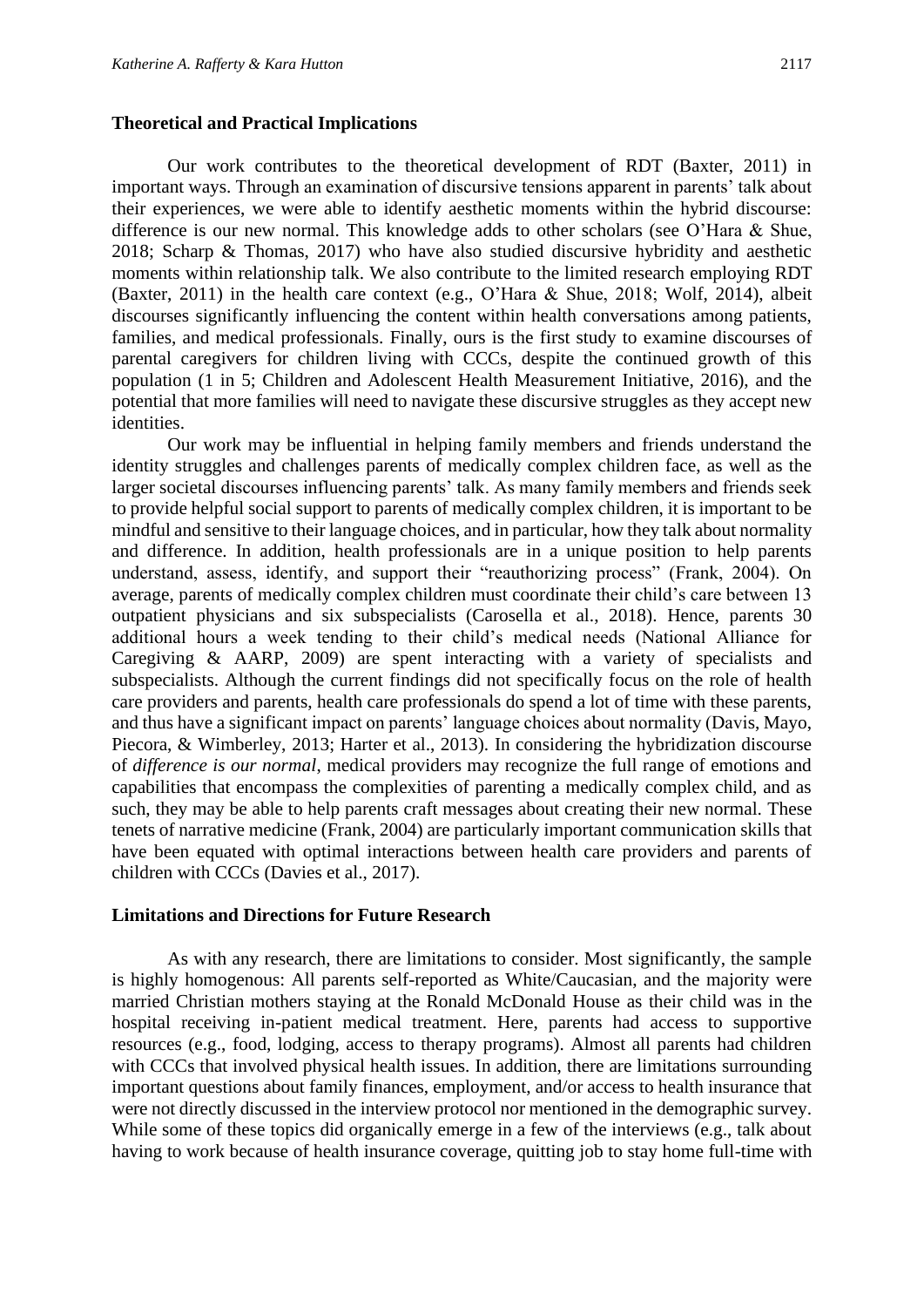their child), a more comprehensive understanding of a family's financial situation would have added greater insight about one's financial abilities to construct normalcy.

All of these limitations present multiple avenues for future research. One direction is the examination of different types of parental caregivers across a spectrum of different pediatric complex diagnoses. One particular focus could examine parents whose medically complex children have mental health diagnoses. Parents' experiences may be different since mental illness is sometimes invisible (e.g., high-functioning autism) and/or stigmatized (e.g., eating disorders), and these perceptions have historically been influenced by larger societal discourses where people with mental illness were removed from society (Bauer, 2011). Second, because pediatric chronic illness is a "family affair," (Haskell et al., 2012) other family compositions (e.g., single mothers) need to be studied. Researchers may compare differences between mothers and fathers parenting the same child or interview other family members, such as siblings. Siblings are often not the focus of scholarship, and as a result, siblings often feel overlooked and experience compromised psychosocial wellbeing (Kwolek, Wilson, & Hall, 2014). Third, researchers should study conversations that parental caregivers have with other family members or health care providers, and the discourses present within these exchanges. Studying these interactions would allow for an examination of *enacted speech* between relational partners, which enables deeper insights into how meanings are constructed within actual speech encounters (Baxter, 2011; O'Hara & Shue, 2018).

# **Conclusion**

In sum, health plays a central role in family functioning. Families and health are intertwined in meaningful ways, and communication is central to these processes. Our research highlights how larger systems of meaning and already-spoken discourses influence parents' talk about their identity as a parent to a medically complex child. By using RDT (Baxter, 2011), we identify the complexities associated with being a parental caregiver to a medically complex child, and the interplay of discourses that affect parents' talk about "normal" family life, dayto-day family functioning, and family identity.

#### **References**

- Barakat, L. P., & Alderfer, M. A. (2011). Introduction to special issue: Advancing the science of family assessment in pediatric psychology. *Journal of Pediatric Psychology, 36*, 489-493. doi:10.1093/jpepsy/jsq110
- Bauer, E. (2011). Mental illness, stigma, and disclosure. In M. Miller-Day (Ed.), *Family communication, connections, and health transitions* (pp. 193-225). New York, NY: Peter Lang.
- Baxter, L. A. (2011). *Voicing relationships: A dialogic perspective*. Thousand Oaks, CA: Sage.
- Baxter, L. & Braithwaite, D. (2008). Relational dialectics theory: Crafting meaning from competing discourses. In L. A. Baxter & D. O. Braithwaite (Eds.), *Engaging theories interpersonal communication: Multiple perspectives* (pp. 349-362). Thousand Oaks, CA: Sage.
- Baxter, L. A., & Norwood, K. M. (2015). Relational dialectics theory. In C. R. Berger & M. E. Roloff (Eds.), *International encyclopedia of interpersonal communication* (pp. 1-9). Hoboken, NJ: Wiley- Blackwell.
- Buzzanell, P. M. (2010). Resilience: Talking, resisting, and imagining new normalcies into being. *Journal of Communication*, *60*, 1-14. doi:10.1111/j.1460-2466.2009.01469.x
- Canary, H. E. (2012). Children with invisible disabilities: Communicating to manage family contradiction. In L. M. Webb & F. C. Dickson (Eds.), *Effective family communication*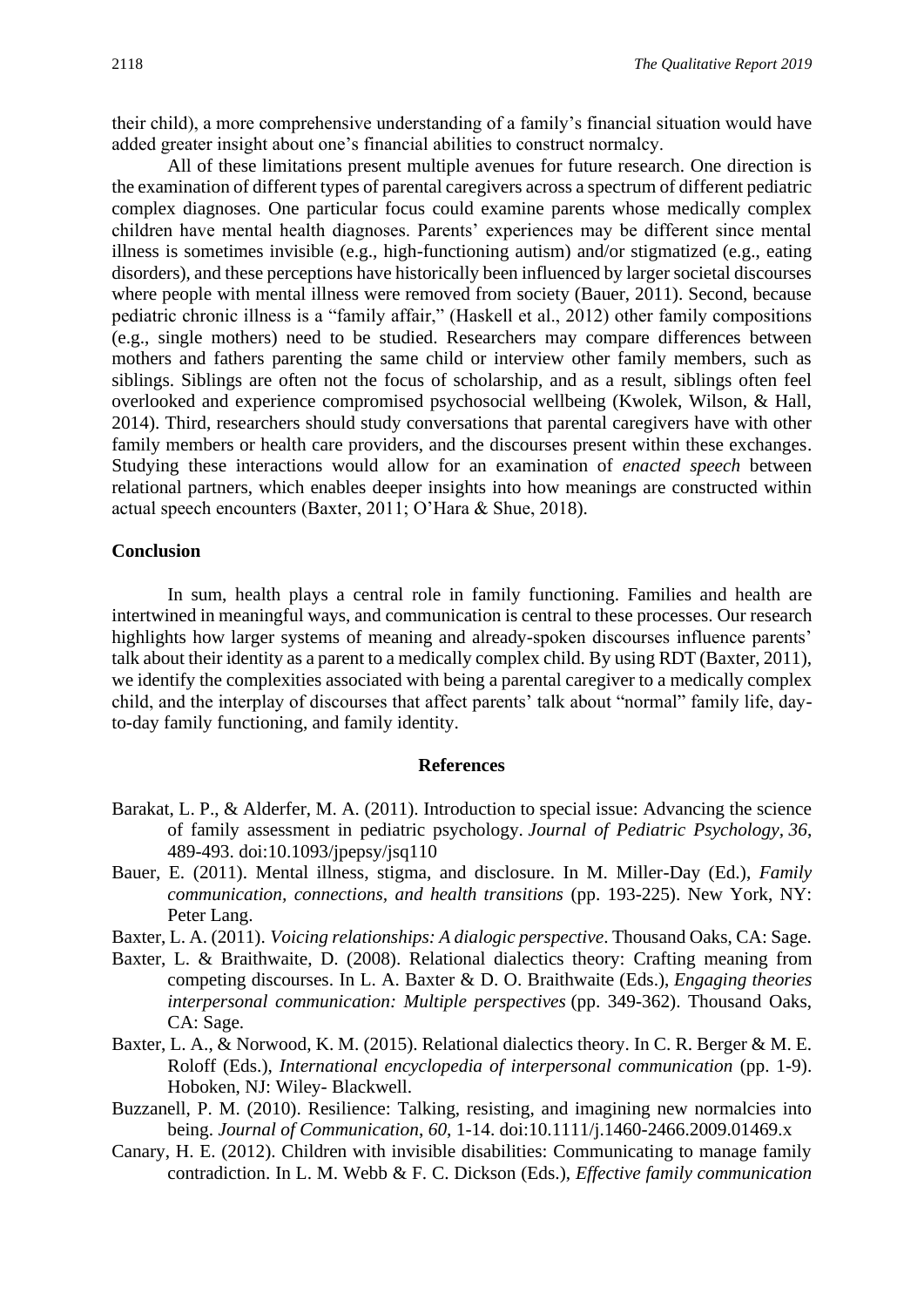*for coping with crises* (pp. 155–177). New York, NY: Peter Lang.

- Carosella, A., Snyder, A., & Ward, E. (2018). What parents of children with complex medical conditions want their child's physicians to understand. *Pediatrics*, *172,* 315-316. doi:10.1001/jamapediatrics.2017.3931
- Charmaz, K. (2006). *Constructing grounded theory: A practical guide through qualitative analysis*. Los Angeles, CA: Sage.
- Cheng, H. G., & Phillips, M. R. (2014). Secondary data analysis of existing data: Opportunities and implementation*. Shanghai Archives of Psychiatry, 26,* 371-375. doi:10.11919%2Fj.issn.1002-0829.214171
- Children and Adolescent Health Measurement Initiative. (2016). *National survey of children's health* (*NSCH*) *data query*. Retrieved from [http://childhealthdata.org/browse/survey/results?q=4562&r.](http://childhealthdata.org/browse/survey/results?q=4562&r)
- Clarke, A. E., Shim, J. K., Mamo, L., Fosket, J. R., & Fishman, J. R. (2003). Biomedicalization: Technoscientific transformations of health, illness, and U.S. biomedicine. *American Sociological Review, 68,* 161-194.
- Cohen, L. L., Vowles, K. E., & Eccleston, C. (2010). Adolescent chronic pain-related functioning: Concordance and discordance of mother-proxy and self-report ratings. *European Journal of Pain, 14*(8), 882-886. doi:10.1016/j.ejpain.2010.01.005
- Coughlin, M. B., & Sethares, K. A. (2017). Chronic sorrow in parents of children with a chronic illness or disability: An integrative literature review. *Journal of Pediatric Nursing, 37*, 108-116. doi:10.1016/j.pedn.2017.06.01
- Daire, A., Munyon, M., Carlson, R., Kimemia, M., & Mitcham, M. (2011). Examining distress of parents of children with and without special needs. *Journal of Mental Health Counseling, 33*(2), 177-188. doi:10.17744/mehc.33.2.qu73p03176337xx1
- Davies, B. (2000). *A body of writing, 1990-1999.* Walnut Creek, CA: AltaMira Press.
- Davies, B., Steele, R., Krueger, G., Albersheim, S., Baird, J., Bifirie, M. . . . Zhao, Y. (2017). Best practice in provider/parent interaction. *Qualitative Health Research, 27*, 406-420. doi: 10.1177/1049732316664712
- Davis, C. S., Mayo, J., Piecora, B., & Wimberley, T. (2013). The social construction of hope through strengths-based health communication strategies: A children's mental health approach. In M. J. Pitts, & T. J. Socha (Eds.), *Positive communication in health and wellness* (pp. 63-81). New York, NY: Peter Lang.
- Donovan-Kicken, E., Tollison, A. C., & Goins, E. S. (2012). The nature of communication work during cancer: Advancing the theory of condition trajectories. *Health Communication, 27*, 641-652. doi: 10.1080/10410236.2011.629405
- Feudtner, C., Christakis, D. A., & Connell, F. A. (2000). Pediatric deaths attributable to complex chronic conditions: a population-based study of Washington State, 1980-1997. *Pediatrics*, *106,* 205-209.
- Frank, A. W. (2004). *The renewal of generosity: Illness, medicine and how to live*. Chicago, IL: University of Chicago Press.
- Garland-Thomson, R. (2002). Integrating disability, transforming feminist theory. *NWSA Journal, 14,* 1-32.
- Goldsmith, J., Wittenberg-Lyles, E., Ragan, S., & Nussbaum, J. F. (2011). Life span and endof-life health communication. In T.L. Thompson, R. Parrott, & J. F. Nussbaum (Eds), *The Routledge handbook of health* communication (2<sup>nd</sup> ed., pp. 441-454). New York, NY: Routledge. London, UK: Taylor and Francis.
- Harter, L. M., Quinlan, & M., Ruhl, S. (2013). The storytelling capacities of arts programming in healthcare contexts. In Harter, L. M. & Associates (Eds.), *Imagining new normals: A narrative framework for health communication* (pp. 29-50). Dubuque, IA: Kendall Hunt.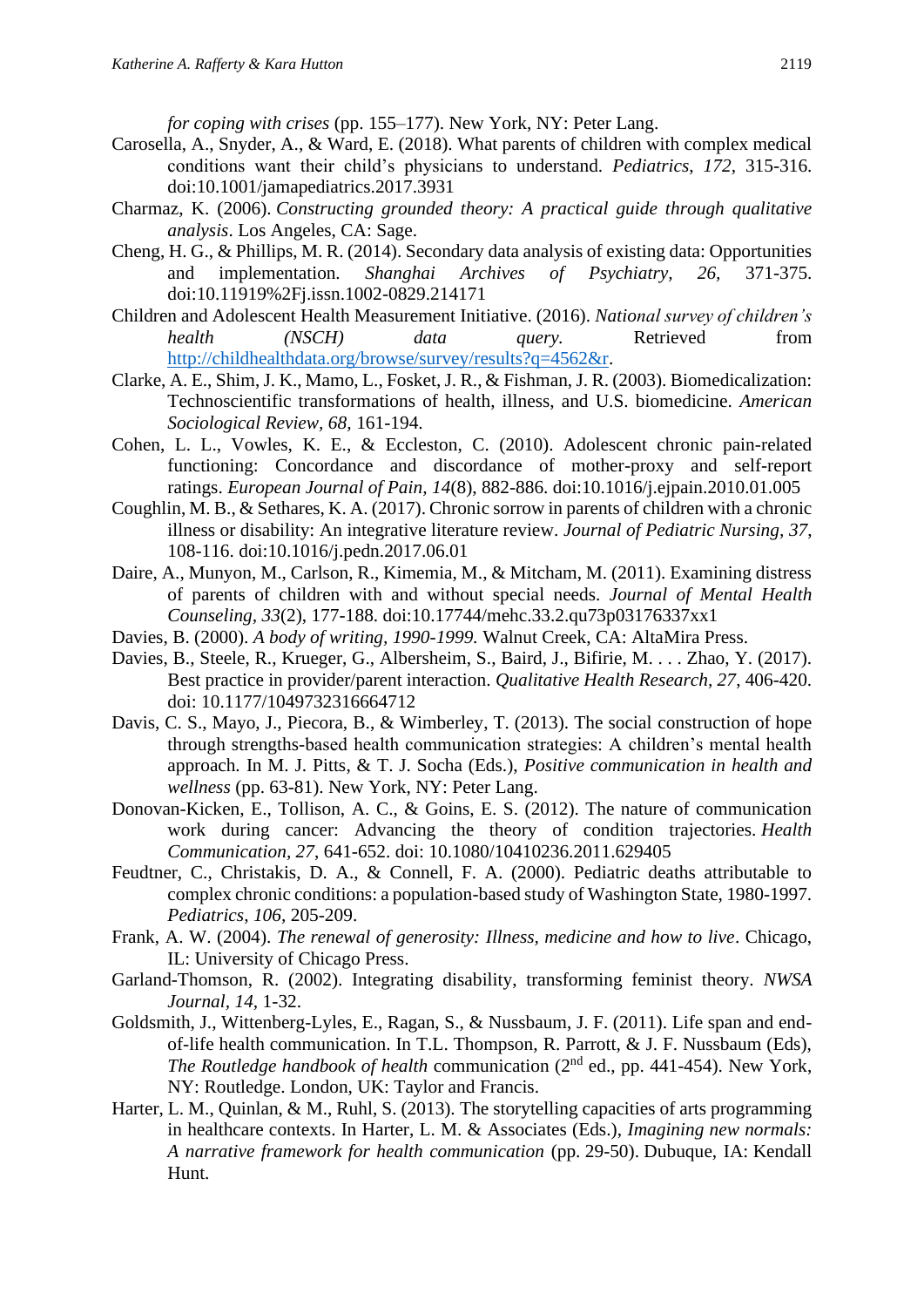- Haskell, H., Mannix, M. E., James, J. T., & Mayer, D. (2012). Parents and families as partners in the care of pediatric cardiology patients. *Progress in Pediatric Cardiology, 33*, 67- 72. doi:10.1016/j.ppedcard.2011.12.011
- Hays, A., & Colaner, C. (2016). Discursively constructing a family identity after an autism diagnosis: Trials, tribulations, and triumphs. *Journal of Family Communication, 16,* 143-159. doi:10.1080/15267431.2016.1146722
- Holladay, A. W. (2017). *Articulating the new normal(s): mental disability, medical discourse, and rhetorical action* (Unpublished doctoral dissertation). University of Louisville, Louisville, KY.
- Kwolek, E. M., Wilson, K., & Hall, S. (2014). Sibling superhero day: Honouring siblings of medically complex children at the Alberta Children's Hospital. *Paediatrics & Child Health, 19,* e104.
- Lincoln, Y. S., & Guba, E. G. (1985). *Naturalistic inquiry*. Newbury Park, CA: Sage Publications.
- National Alliance for Caregiving, & American Association for Retired People (AARP). (2009). *Caregivers of children: A focused look at those caring for a child with special needs under the age of 18*. Bethesda, MD: Author.
- O'Hara, L., & Shue, C. K. (2018). Discourses of diabetes management in patient-physician interactions. *The Qualitative Report, 23,* 1282-1300. Retrieved from <https://nsuworks.nova.edu/tqr/vol23/iss6/2>
- Oslund, C. M. (2015) *Disability services and disability studies in higher education: History, contexts, and social impacts.* New York, NY: Palgrave MacMillan.
- Pecchioni, L. L., & Keeley, M. P. (2011). Insights about health from family communication theories. In T. L. Thompson, R. Parrott, & J. F. Nussbaum (Eds.), *Handbook of health communication* (2nd ed., pp. 363-376). London, UK: Taylor and Francis
- Rafferty, K. A. (2015). *Everything remains uncertain: Theorizing parents' communication about uncertainty, hope, and hopelessness while managing complex pediatric chronic conditions.* (Unpublished doctoral dissertation). University of Wisconsin–Milwaukee, Milwaukee, WI.
- Rafferty, K. A., & Hutton, K., & Heller, S. (2019). "I will communicate with you, but let me be in control": Understanding how parents manage private information about their chronically ill children. *Health Communication, 34,* 100-109. doi: [10.1080/10410236.2017.1384432](http://www.tandfonline.com/doi/full/10.1080/10410236.2017.1384432)
- Rafferty, K. A., & Sullivan, S. L. (2017). 'You know the medicine, I know my kid': Being a parental advocate for children with complex chronic conditions. *Health Communication, 32,* 1151-1160*.* doi[:10.1080/10410236.2016.1214221](https://static1.squarespace.com/static/57d761883e00be04a7758c81/t/57e98e2944024327443b4b10/1474924074951/2016.Raffertyetal.ParentalAdvocacy.HealthComm+%281%29.pdf)
- Ranjbar, V., Mckinlay, A., & Mcvittie, C. (2014). The micro and the macro: How discourse of control maintains HIV-related stigma. *Journal of Health Psychology, 21*, 206-216. doi:10.1177/1359105314524972
- Scharp, K. M., & Thomas, L. J. (2017). "What would a loving mom do today?": Exploring the meaning of motherhood in stories of prenatal and postpartum depression. *Journal of Family Communication, 17,* 401-414. doi: 10.1080/15267431.2017.1355803
- Simon, T. D., Berry, J., Feudtner, C., Stone, B. L., Sheng, X., Bratton, S. L., Dean, M., Srivastava, X. (2010). Children with complex chronic conditions in inpatient hospital settings in the United States. *Pediatrics*, *126*, 647-655. doi:10.1542/peds.2009-3266
- Suter, E. A., Seurer, L. M., Webb, S., Grewe, B., & Koenig Kellas, J. (2015). Motherhood as contested ideological terrain: Essentialist and queer discourses of motherhood at play in female–female co-mothers' talk. *Communication Monographs, 82,* 458-483. doi: 10.1080/03637751.2015.1024702
- Tulloch, A. (2005). What do we mean by health? *British Journal of General Practice, 55,* 320-